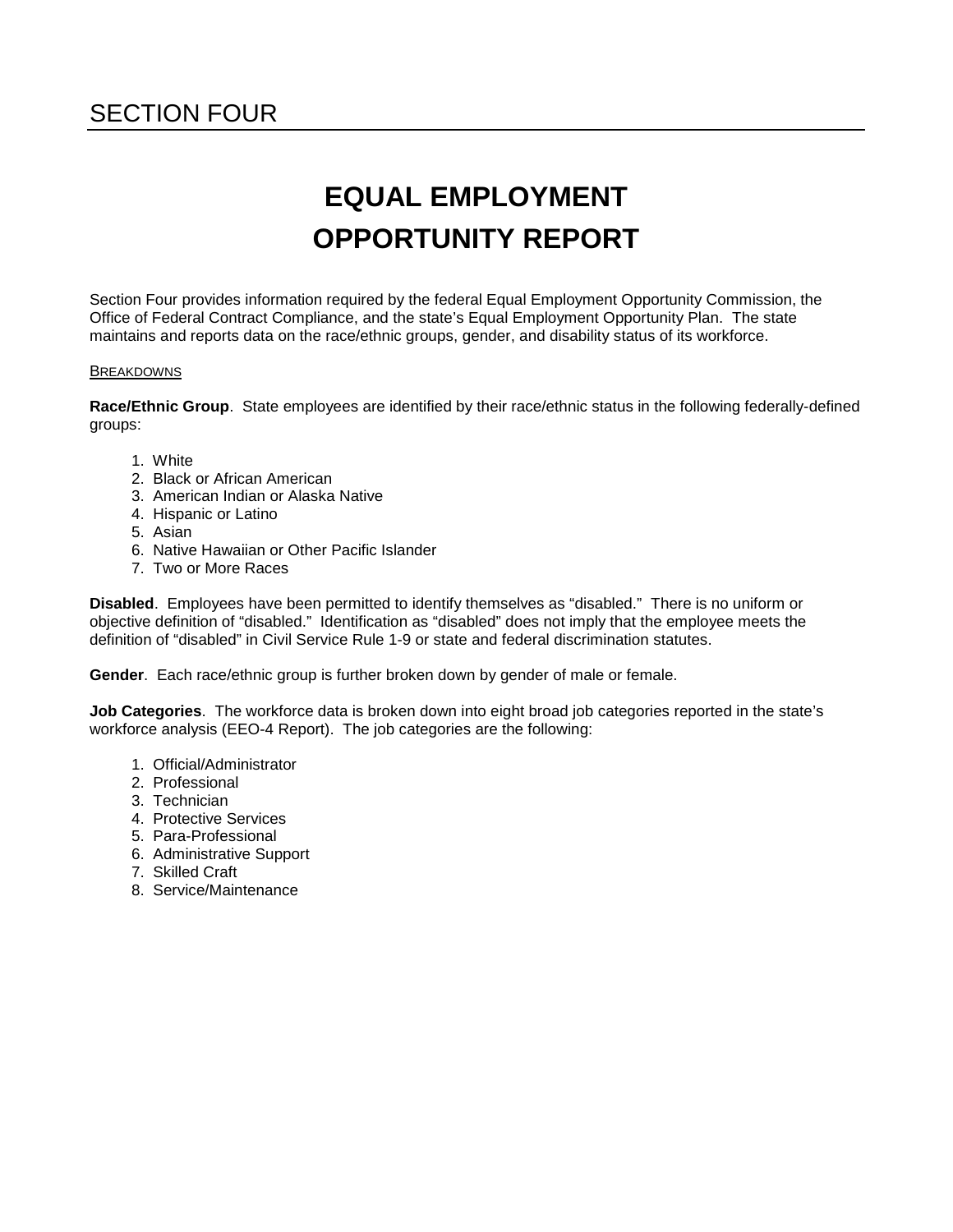Table 4-1

#### **STATE OF MICHIGAN**

#### **STATE EMPLOYEES BY EEO CATEGORY-STATEWIDE**

**Pay End Date: September 23, 2017**

|    |                                                 |             | White         | <b>Black or African</b><br>American   |                |          | American Indian<br>or Alaska Native |                   | <b>Hispanic or Latino</b> |                     | Asian             | Native Hawaiian or<br><b>Islander</b> | <b>Other Pacific</b>    |                 | <b>Two or More</b><br><b>Races</b> | Total  |        |
|----|-------------------------------------------------|-------------|---------------|---------------------------------------|----------------|----------|-------------------------------------|-------------------|---------------------------|---------------------|-------------------|---------------------------------------|-------------------------|-----------------|------------------------------------|--------|--------|
|    | <b>EEO Category</b>                             | <b>Male</b> | Female        | Male                                  | Female         | Male     | Female                              | Male              | Female                    | Male                | Female            | Male                                  | Female                  | Male            | Female                             | Male   | Female |
| 01 | Official/Adminstrator                           | 830 44 %    | 784<br>41 %   |                                       | 82 4 % 114 6 % | 80%      | $0\%$                               | 17 1 % 15         |                           | 1 % 24 1 % 17       | 1 $%$             | $0 \t 0\%$                            | 0%<br>$\Omega$          | 00%             | 00%                                | 961    | 934    |
| 02 | Professional                                    | 6,538 33 %  | 43 %<br>8,667 | 840 4 % 2,770 14 %                    |                | 430 % 71 |                                     | 0 % 176 1 % 302   |                           | 2 % 256 1 % 334 2 % |                   | 1 0 %                                 | $0 \%$                  |                 | 80% 150%                           | 7,862  | 12,160 |
| 03 | Technician                                      | 1,518 57 %  | 29 %<br>772   | 99 4 %                                | 139 5 %        | 16 1 %   | $0\%$<br>-6                         | 46 2 % 20         |                           | 1 % 32 1 % 17       | 1%                | $1 \t0\%$                             | 0%                      | 4 0 %           | 10 0 %                             | 1.716  | 965    |
| 04 | <b>Protective Service</b>                       | 6,630 70 %  | 1,048<br>11 % | 772 8 % 462 5 % 179 2 % 30            |                |          |                                     | $0\%$ 221 2 % 49  |                           | 1 % 38 0 %          | $0\%$<br>8        | $0 \t 0\%$                            | $0 \%$<br>$\Omega$      | 60%             | 20%                                | 7,846  | 1,599  |
| 05 | <b>Para-Professonals</b> 1,005 14 %             |             | $3,316$ 47 %  | 421 6 % 1,862 26 %                    |                | 170 % 44 | 1 %                                 | 83 1 % 246        |                           | 3 % 11 0 % 34 0 %   |                   | $0 \t 0\%$                            | $0\%$<br>$\overline{0}$ | 30%             | 20%                                | 1,540  | 5,504  |
| 06 | <b>Admin Support</b>                            | 305<br>7 %  | 2,880<br>68 % | 67 2 %                                | 710 17 %       | 40 % 38  | 1%                                  | 14 0 % 159        | 4 %                       | 90 % 23             | 1%                | $0 \t 0\%$                            | 0%<br>$\Omega$          | 10%             | 60%                                | 400    | 3,816  |
| 07 | <b>Skilled Craft</b>                            | 1,373 88 %  | 4 %<br>61     | 56 4 %                                | 6 0 %          | 29 2 %   | 0%<br>$\Omega$                      | 24 2 %            | 0%                        | 40%                 | $0\%$<br>$\Omega$ | $0 \t 0\%$                            | $0 \%$<br>$\Omega$      | 00%             | 00%                                | 1,486  | 68     |
| 08 | Service/Maintenance                             | 1,129 53 %  | 713<br>34 %   | 100 5 % 103 5 %                       |                | 211%     | 0%<br>-7                            | 21 1 %            | 20<br>1%                  | 40%                 | $0\%$<br>6        | $0 \t 0\%$                            | $0\%$<br>$\overline{0}$ | 10%             | 20%                                | 1,276  | 851    |
|    | Statewide Total by Category: 19,328 39 % 18,241 |             |               | 37 % 2,437 5 % 6,166 13 % 317 1 % 200 |                |          |                                     | $0\%$ 602 1 % 812 |                           | 2 % 378 1 % 439 1 % |                   | $2\quad0\%$                           |                         | $0\%$ 23 0 $\%$ | 370%                               | 23,087 | 25,897 |

**State Employees Grand Total: 48,984**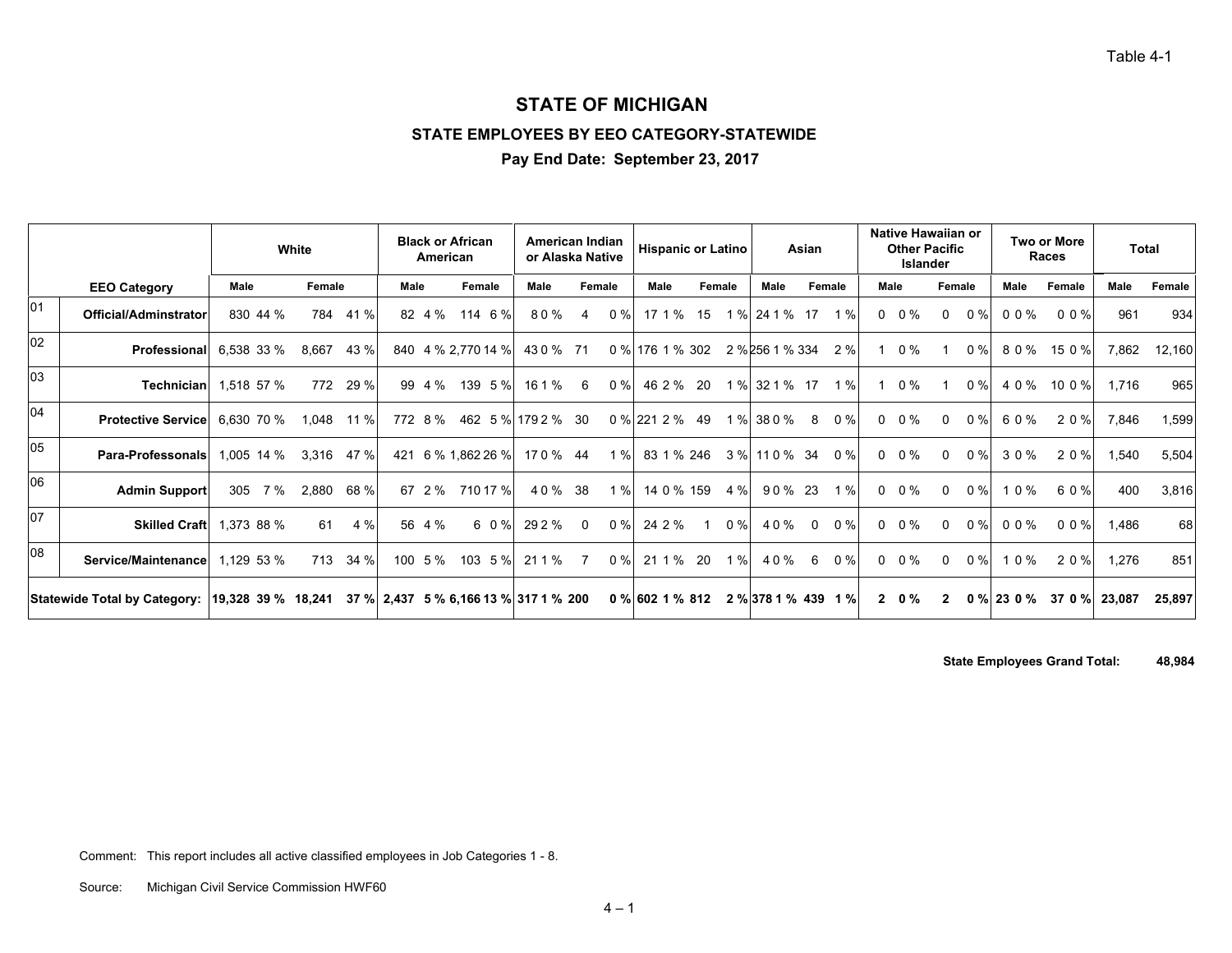#### **Pay End Date: September 23, 2017 CLASSIFIED EMPLOYEES BY DEPARTMENT AND EEO CATEGORY STATE OF MICHIGAN**

**AGRICULTURE & RURAL DEVELOPMENT**

|                      |                                | White       |                      | <b>Black or African</b><br>American |           |      |           | American Indian<br>or Alaska Native |       |       | <b>Hispanic or</b><br>Latino |        |           | Asian              |              | Native Hawaiian or<br><b>Other Pacific Islander</b> |              |       |        | Two or More<br>Races |                | <b>Total</b> |
|----------------------|--------------------------------|-------------|----------------------|-------------------------------------|-----------|------|-----------|-------------------------------------|-------|-------|------------------------------|--------|-----------|--------------------|--------------|-----------------------------------------------------|--------------|-------|--------|----------------------|----------------|--------------|
| <b>EEO Category:</b> |                                | Male        | Female               | Male                                | Female    | Male |           | Female                              |       | Male  | Female                       |        | Male      | Female             |              | Male                                                | Female       |       | Male   | Female               | Male           | Female       |
| 01                   | Official/Adminstrator          |             | 4 21 %               | $00\%$                              | $0 \t0\%$ |      | $0\,0\%$  | $\mathbf 0$                         | 0%    | 00%   | $\mathbf 0$                  | $0\%$  | $0 \t0\%$ | $0 \t 0 \%$        | $\Omega$     | $0\%$                                               | $\Omega$     | 0%    | 00%    | $0 \t0\%$            | 15             | 4            |
| 02                   | Professional                   |             | 165 51 %<br>125 39 % | 62%                                 | 15 5 %    |      | $0\%$     | $\mathbf 0$                         | 0%    | 3 1 % | 3                            | 1%     | 0 %       | 1%<br>4            | 0            | $0\%$                                               | $\Omega$     | $0\%$ | $00\%$ | $0 \t0\t%$           | 176            | 147          |
| 03                   | Technician                     | 30<br>65 %  | 15 33 %              | $00\%$                              | $0 \t0\%$ |      | $0 \t0\%$ | $\mathbf 0$                         | 0%    | 00%   |                              | 2%     | $0\,0\%$  | $0 \t 0 \%$        | $\Omega$     | 0%                                                  | $\Omega$     | $0\%$ | $00\%$ | $0 \t0\%$            | 30             | 16           |
| 05                   | Para-Professonals              | 4 14 %      | 20 71 %              | 14%                                 | 2 7 %     |      | $0 \t0\%$ |                                     | 4 %   | 00%   | $\Omega$                     | $0\%$  | 0 0 %     | $0 \t 0 \%$        | $\Omega$     | $0\%$                                               | $\Omega$     | 0%    | $00\%$ | $0 \t0\%$            | 5              | 23           |
| 06                   | <b>Admin Support</b>           | 3%          | 26 84 %              | $00\%$                              | 1 3 %     |      | $0 \t0\%$ | $\mathbf 0$                         | $0\%$ | 00%   |                              | 3 10 % | 0 0 %     | $0 \t 0 \%$        | $\Omega$     | $0\%$                                               | $\Omega$     | $0\%$ | 00%    | $0 \t0\%$            |                | 30           |
| 07                   | <b>Skilled Craft</b>           | 2 100 %     | $0 \t 0\%$           | 00%                                 | 0.0%      |      | $0 \t0\%$ | $\mathbf 0$                         | 0%    | 00%   | $\Omega$                     | $0\%$  | $0\,0\%$  | $0 \t0\frac{9}{6}$ | 0            | $0\%$                                               | $\Omega$     | $0\%$ | $00\%$ | $0 \t0\%$            | $\overline{2}$ | 0            |
| 08                   | Service/Maintenance            | $9\,90\,\%$ | 1 10 %               | $00\%$                              | 0 0 %     |      | $0 \t0\%$ | $\mathbf{0}$                        | 0%    | 00%   | $\mathbf{0}$                 | $0\%$  | 0 0 %     | $0 \t 0 \%$        | $\Omega$     | $0\%$                                               | $\Omega$     | $0\%$ | $00\%$ | $0 \t0\%$            | 9              |              |
|                      | Department Totals by Category: | 226 49 %    | 191 42 %             | 72%                                 | 18 4 %    |      | $1 \t0\%$ |                                     | $0\%$ | 31%   | 7                            | 2%     | 0 %       | 1%<br>4            | $\mathbf{0}$ | $0\%$                                               | $\mathbf{0}$ | $0\%$ | $00\%$ | $0 \t0 \%$           | 238            | 221          |

**Department Total: 459**

Comment: This report includes all active classified employees in Job Categories 1 - 8.

Source: Michigan Civil Service Commission HWF61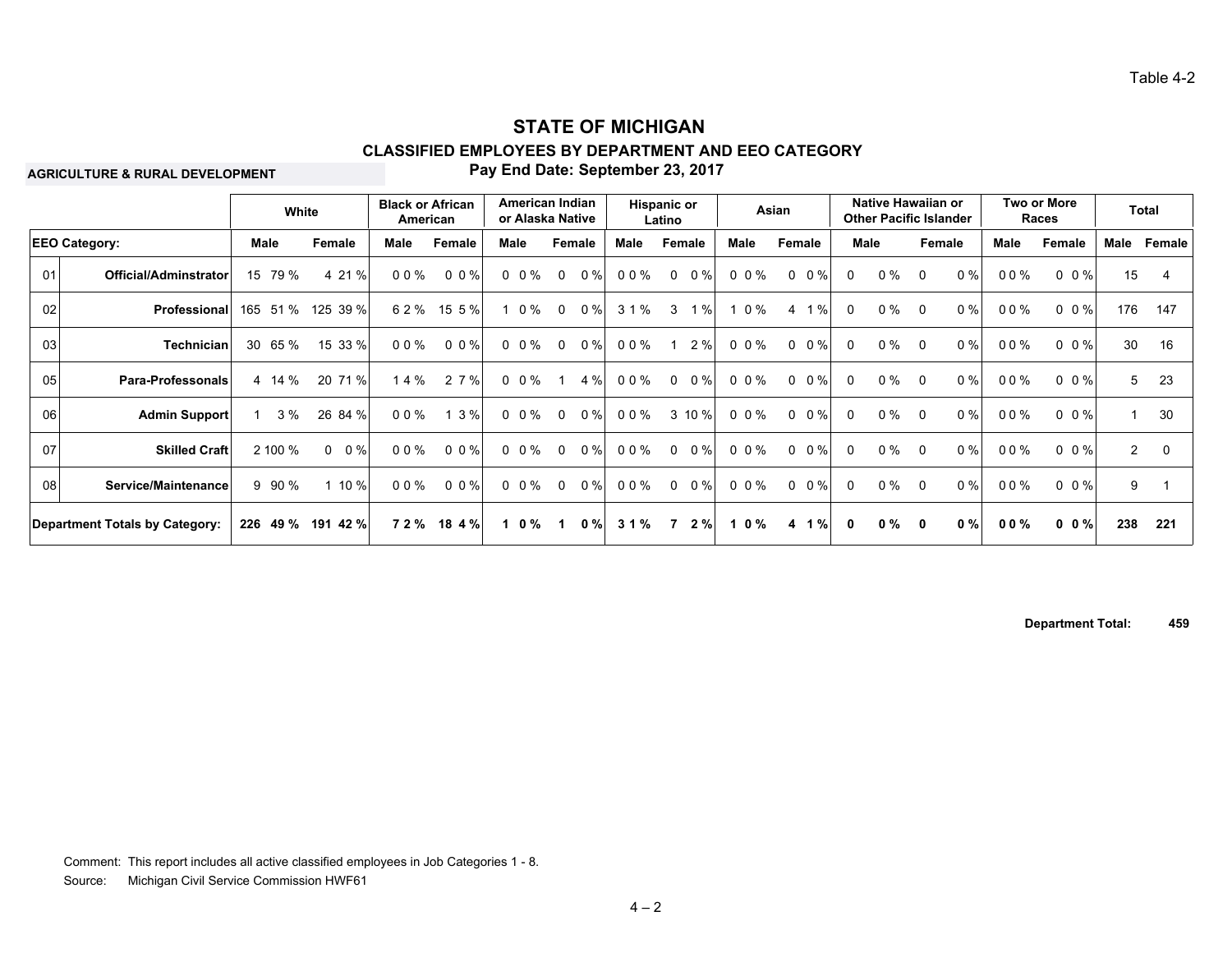**ATTORNEY GENERAL**

#### **Pay End Date: September 23, 2017**

|    |                                |   | White      |                   | <b>Black or African</b> | American           | American Indian<br>or Alaska Native |              |        | Hispanic or | Latino      |            |       | Asian  |             |              | Native Hawaiian or<br><b>Other Pacific Islander</b> |          |        |        | Two or More<br>Races    |              | Total  |
|----|--------------------------------|---|------------|-------------------|-------------------------|--------------------|-------------------------------------|--------------|--------|-------------|-------------|------------|-------|--------|-------------|--------------|-----------------------------------------------------|----------|--------|--------|-------------------------|--------------|--------|
|    | <b>EEO Category:</b>           |   | Male       | Female            | Male                    | Female             | Male                                |              | Female | Male        |             | Female     | Male  | Female |             | Male         |                                                     |          | Female | Male   | Female                  | Male         | Female |
| 01 | Official/Adminstrator          |   | 54 64 %    | 26 31 %           | 2 2 %                   | 2 2 %              | $0 \t0\%$                           | $\mathbf 0$  | $0\%$  | 00%         | $\mathbf 0$ | $0\%$      | 0 0 % |        | $0 \t 0 \%$ | $\Omega$     | $0\%$                                               | $\Omega$ | 0%     | $00\%$ | $0 \t 0 \t \frac{9}{6}$ | 56           | -28    |
| 02 | Professional                   |   | 125 50 %   | 97 39 %           | 73%                     | $10 \t{4\%}$       | $0 \t0\%$                           | $\mathbf{0}$ | $0\%$  | 2 1 %       | 3           | $1\%$      | 2 1 % | 3      | 1%          | $\Omega$     | $0\%$                                               | $\Omega$ | 0%     | $00\%$ | $0 \t0\%$               | 136          | 113    |
| 04 | <b>Protective Service</b>      |   | 18 55 %    | 9 27 %            | 39%                     | 39%                | $0 \t0\%$                           | $\mathbf{0}$ | $0\%$  | 00%         | $\Omega$    | $0\%$      | 0 0 % |        | $0 \t 0 \%$ | $\Omega$     | $0\%$                                               | $\Omega$ | $0\%$  | $00\%$ | $0 \t 0 \t \frac{9}{6}$ | 21           | 12     |
| 05 | <b>Para-Professonals</b>       |   | $2 \t 8\%$ | 18 72 %           | 14%                     | 2 8 %              | $0 \t0\%$                           | $\Omega$     | 0%     | 00%         | 2           | 8%         | 0 0 % |        | $0 \t 0 \%$ | $\Omega$     | $0\%$                                               | $\Omega$ | 0%     | 00%    | $0 \t0 \%$              | 3            | 22     |
| 06 | <b>Admin Support</b>           |   | $1\%$      | 89 82 %           | $00\%$                  | $12 \t1%$          | $0 \t0\%$                           | $\mathbf{0}$ | $0\%$  | 00%         | 5           | 5%         | 0 0 % |        | $1\%$       | $\Omega$     | $0\%$                                               | $\Omega$ | 0%     | 00%    | $0 \t 0 \t \frac{9}{6}$ | $\mathbf{1}$ | 107    |
| 08 | Service/Maintenance            | 0 | $0\%$      | 00 %              | $00\%$                  | $0 \t0\frac{9}{6}$ | $0 \t0\%$                           | $\Omega$     | $0\%$  | 00%         | $\Omega$    | $0\%$      | 0 0 % |        | $0 \t 0 \%$ | $\Omega$     | $0\%$                                               | $\Omega$ | 0%     | 00%    | $0 \t 0 \t \frac{9}{6}$ | 0            |        |
|    | Department Totals by Category: |   |            | 200 40 % 240 48 % |                         | 13 3 % 29 6 %      | $0 \t0\%$                           | $\mathbf{0}$ | 0%     | 20%         |             | $10 \t2\%$ | 2 0 % |        | 4 1 %       | $\mathbf{0}$ | 0 %                                                 | 0        | 0%     | $00\%$ | $0 \t0\%$               | 217          | 283    |

**Department Total: 500**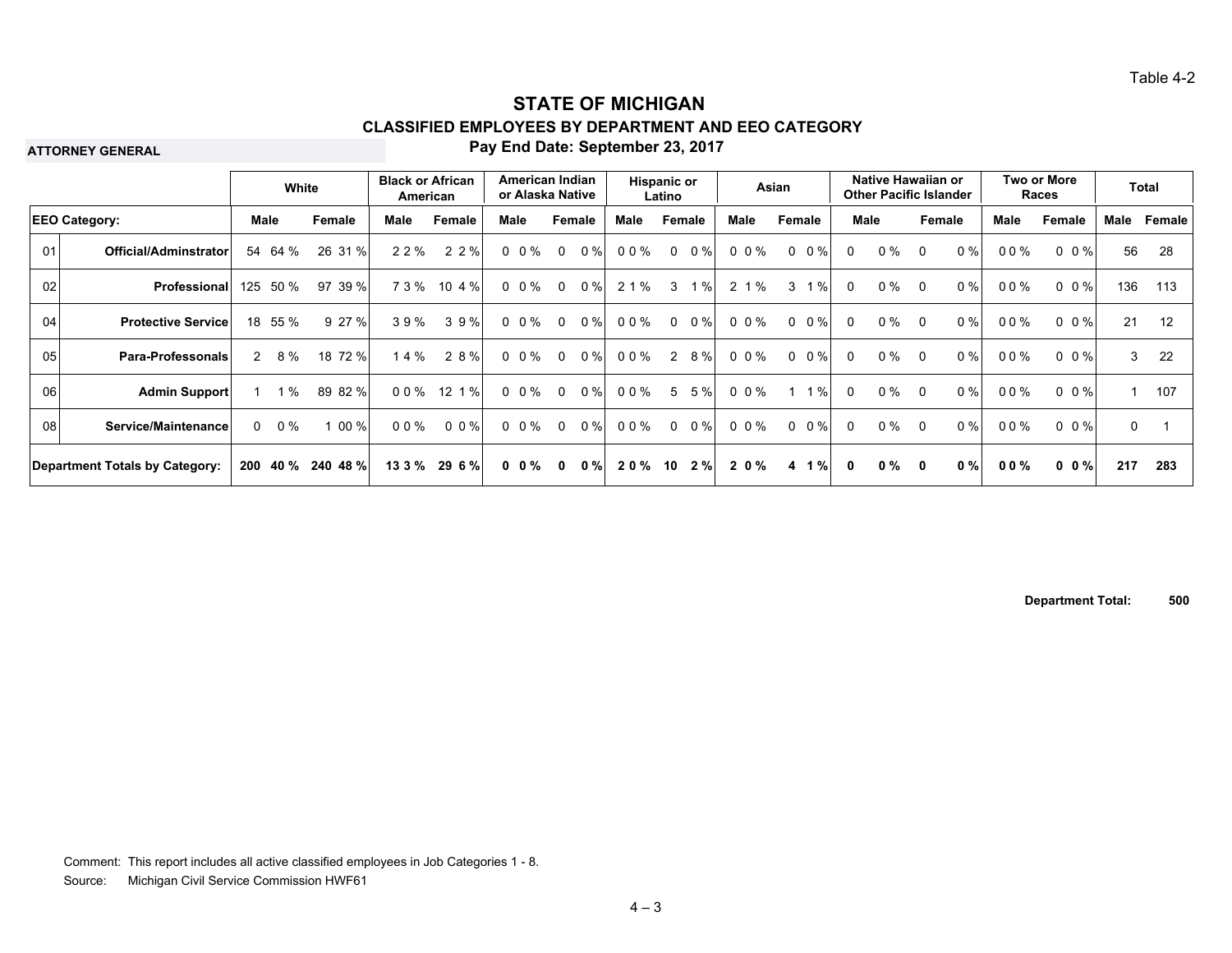**AUDITOR GENERAL**

#### **Pay End Date: September 23, 2017**

|    |                                       |          | White          |                    | <b>Black or African</b><br>American |           |      | American Indian<br>or Alaska Native |                |        | Hispanic or | Latino      |        |             | Asian  |             |              | Native Hawaiian or<br><b>Other Pacific Islander</b> |          |        |             | Two or More<br>Races |              | Total          |
|----|---------------------------------------|----------|----------------|--------------------|-------------------------------------|-----------|------|-------------------------------------|----------------|--------|-------------|-------------|--------|-------------|--------|-------------|--------------|-----------------------------------------------------|----------|--------|-------------|----------------------|--------------|----------------|
|    | <b>EEO Category:</b>                  |          | <b>Male</b>    | Female             | Male                                | Female    | Male |                                     |                | Female | Male        |             | Female | <b>Male</b> | Female |             |              | Male                                                |          | Female | <b>Male</b> | Female               | Male         | Female         |
| 01 | Official/Adminstrator                 |          | 54 %           | 6 46 %             | $00\%$                              | $0 \t0\%$ |      | $0\ 0\%$                            | $\Omega$       | $0\%$  | 00%         | $\mathbf 0$ | $0\%$  | 0 0 %       |        | $0 \t 0 \%$ | $\Omega$     | $0\%$                                               | $\Omega$ | 0%     | $00\%$      | $0 \t0\%$            |              | 6              |
| 02 | Professional                          | 50       | 42 %           | 58 49 %            | 76%                                 | 1 1 %     |      | 0 0 %                               | $\overline{0}$ | 0%     | 11%         |             | 1%     | 0 0 %       |        | $0 \t 0 \%$ | 0            | $0\%$                                               | $\Omega$ | 0%     | $00\%$      | $0 \t0\%$            | 58           | 60             |
| 03 | <b>Technician</b>                     | $\Omega$ | $0\%$          | 00 %               | $00\%$                              | 0 0 %     |      | $0 \t0\%$                           | $\overline{0}$ | $0\%$  | 00%         | $\Omega$    | $0\%$  | $0 \t0\%$   |        | $0 \t 0 \%$ | $\Omega$     | $0\%$                                               | $\Omega$ | 0%     | 00%         | $0 \t0 \%$           | $\mathbf 0$  |                |
| 05 | <b>Para-Professonals</b>              |          | $0 \t 0\%$     | $00 \%$            | 00%                                 | $0 \t0\%$ |      | $0 \t0\%$                           | $\Omega$       | 0%     | 00%         | $\Omega$    | $0\%$  | 0 0 %       |        | $0 \t 0\%$  | $\mathbf{0}$ | $0\%$                                               | $\Omega$ | 0%     | $00\%$      | $0 \t0\%$            | $\mathbf 0$  |                |
| 06 | <b>Admin Support</b>                  |          | $0 \t 0\%$     | 3 75 %             | $00\%$                              | 5%        |      | $0 \t0\%$                           | $\Omega$       | 0%     | 00%         | $\Omega$    | $0\%$  | 0 0 %       |        | $0 \t 0 \%$ | $\Omega$     | $0\%$                                               | $\Omega$ | 0%     | $00\%$      | $0 \t0\%$            | $\mathbf{0}$ | $\overline{4}$ |
| 07 | <b>Skilled Craft</b>                  |          | 3 100 %        | 0%<br>$\mathbf{0}$ | 00%                                 | $0 \t0\%$ |      | $0 \t0\%$                           | $\Omega$       | 0%     | 0 0 %       | $\Omega$    | $0\%$  | 0 0 %       |        | $0 \t 0 \%$ | $\Omega$     | $0\%$                                               | $\Omega$ | 0%     | 00%         | $0 \t0\%$            | 3            | $\Omega$       |
|    | <b>Department Totals by Category:</b> |          | $60\quad 43\%$ | 69 49 %            | 75%                                 | 2 1 %     |      | $0 \t0\%$                           | $\mathbf{0}$   | $0 \%$ | 11%         | $\mathbf 1$ | 1%     | $0 \t0\%$   |        | $0 \t 0 \%$ | $\mathbf{0}$ | $0 \%$                                              | 0        | 0%     | $00\%$      | $0 \t0 \%$           | 68           | 72             |

**Department Total: 140**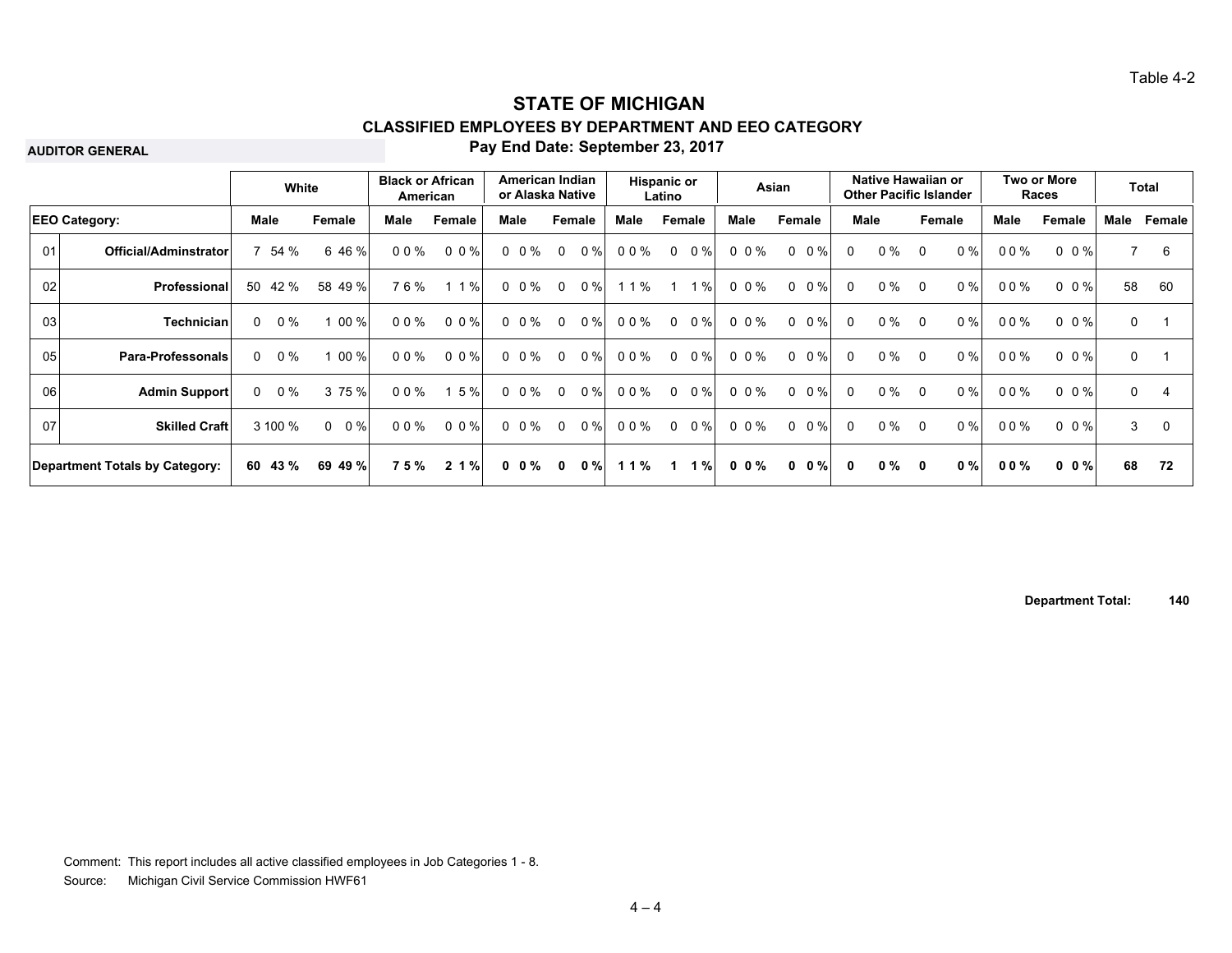**CIVIL RIGHTS**

#### **Pay End Date: September 23, 2017**

|                                |                      | White |        | <b>Black or African</b> | American | American Indian<br>or Alaska Native |                    |                |        | Hispanic or<br>Latino |          |        | Asian     |             | Native Hawaiian or<br><b>Other Pacific Islander</b> |       |          |        | Two or More<br>Races |                         | Total        |        |
|--------------------------------|----------------------|-------|--------|-------------------------|----------|-------------------------------------|--------------------|----------------|--------|-----------------------|----------|--------|-----------|-------------|-----------------------------------------------------|-------|----------|--------|----------------------|-------------------------|--------------|--------|
| <b>EEO Category:</b>           |                      |       | Male   | Female                  | Male     | Female                              | Male               |                | Female | Male                  | Female   |        | Male      | Female      |                                                     | Male  |          | Female | Male                 | Female                  | Male         | Female |
| 01<br>Official/Adminstrator    |                      |       | 11 %   | 4 44 %                  | 11%      | 2 2 %                               | $0 \t0\%$          | $\Omega$       | $0\%$  | 00%                   |          | 1 11 % | 0 0 %     | $0 \t 0 \%$ | $\Omega$                                            | $0\%$ | $\Omega$ | 0%     | $00\%$               | $0 \t 0 \t \frac{9}{6}$ | $\mathbf{2}$ |        |
| 02                             | <b>Professional</b>  |       | 6 11 % | 14 25 %                 | 11 0 %   | 17 1 %                              | $0 \t0\%$          |                | 2 %    | 2%                    | 3        | 5 %    | 0 0 %     | 2%          | $\Omega$                                            | $0\%$ | $\Omega$ | 0%     | 12%                  | $0 \t 0 \t \frac{9}{6}$ | 19           | 36     |
| 03                             | Technician           | 0     | $0\%$  | 00 %                    | 00%      | $0.0\%$                             | $0\,0\%$           | $\Omega$       | $0\%$  | 00%                   | $\Omega$ | $0\%$  | 0 0 %     | $0 \t 0 \%$ | $\Omega$                                            | $0\%$ | $\Omega$ | 0%     | $00\%$               | $0 \t 0 \t \frac{9}{6}$ | $\Omega$     |        |
| 05                             | Para-Professonals    | 0     | 0 %    | $0\%$<br>$\Omega$       | 00%      | 89%                                 | $0 \t0\frac{9}{6}$ | $\overline{0}$ | $0\%$  | 00%                   |          | 111%   | 0 0 %     | $0 \t 0 \%$ | $\Omega$                                            | $0\%$ | $\Omega$ | 0%     | $00\%$               | $0 \t 0 \t \frac{9}{6}$ | $\mathbf 0$  | 9      |
| 06                             | <b>Admin Support</b> |       | 0 %    | 3 30 %                  | 00%      | 60%                                 | $0 \t0\frac{9}{6}$ | $\Omega$       | 0%     | 00%                   | $\Omega$ | $0\%$  | 0 0 %     | $0 \t 0 \%$ | $\mathbf{0}$                                        | $0\%$ | $\Omega$ | 0%     | $00\%$               | 110 %                   | $\mathbf{0}$ | 10     |
| Department Totals by Category: |                      |       | 7 8 %  | 22 26 %                 | 12.4%    | 339%                                | $0 \t0\%$          | $\mathbf{1}$   | 1%     | $11\%$                | 5        | 6 %    | $0 \t0\%$ | 1%          | $\mathbf{0}$                                        | 0 %   | 0        | 0%     | 11%                  | 1 1 %                   | 21           | 63     |

**Department Total: 84**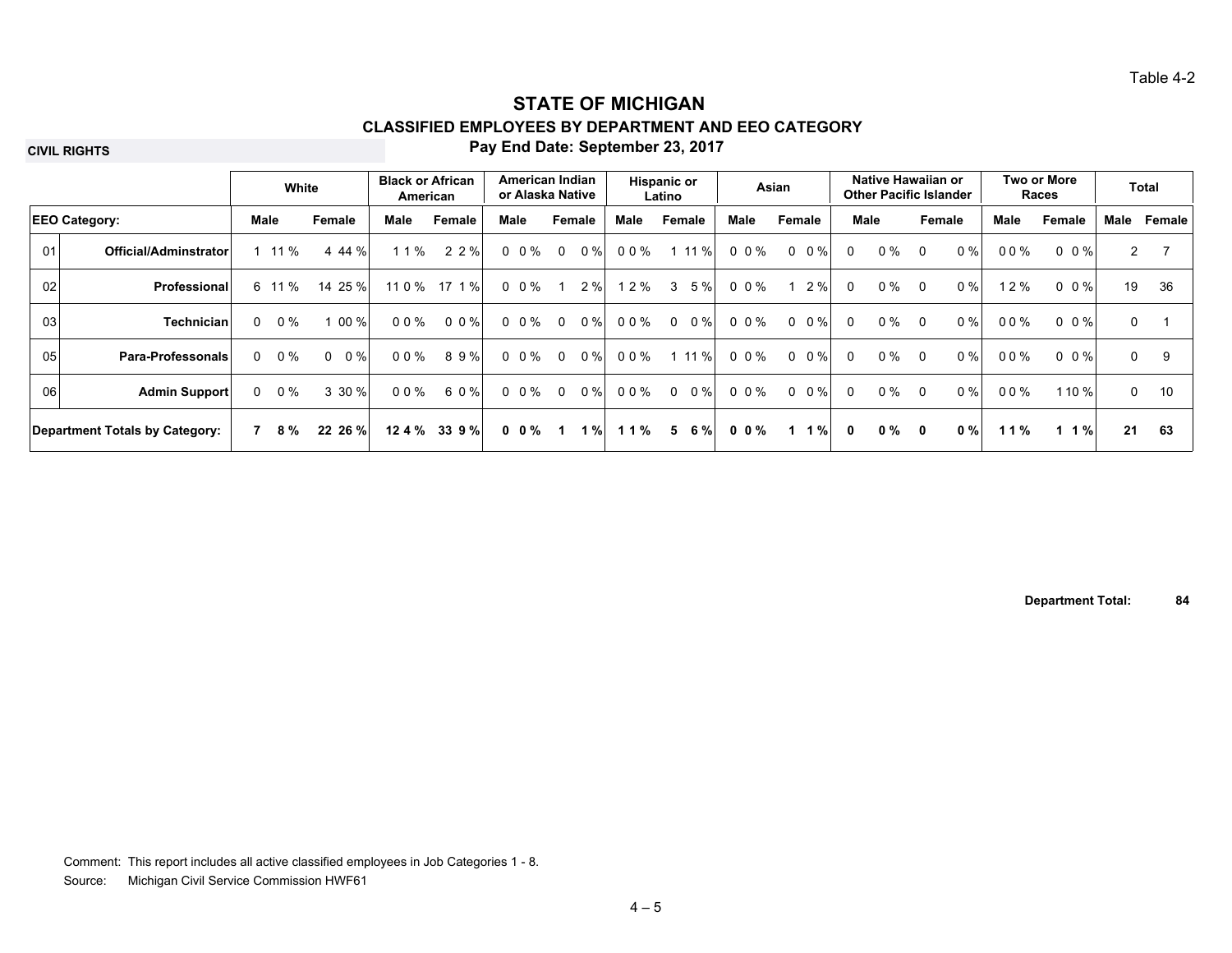**CIVIL SERVICE COMMISSION**

#### **Pay End Date: September 23, 2017**

|                 |                                |                      | White      | <b>Black or African</b> | American       |           | American Indian<br>or Alaska Native |           | <b>Hispanic or</b><br>Latino |       | Asian                    |          |       | Native Hawaiian or<br><b>Other Pacific Islander</b> |       |        | Two or More<br>Races    |      | <b>Total</b> |
|-----------------|--------------------------------|----------------------|------------|-------------------------|----------------|-----------|-------------------------------------|-----------|------------------------------|-------|--------------------------|----------|-------|-----------------------------------------------------|-------|--------|-------------------------|------|--------------|
|                 | <b>EEO Category:</b>           | Male                 | Female     | Male                    | Female         | Male      | Female                              | Male      | Female                       | Male  | Female                   |          | Male  | Female                                              |       | Male   | Female                  | Male | Female       |
| 01              | Official/Adminstrator          | 9 17 %               | 35 66 %    | 36%                     | 59%            | $0 \t0\%$ | 2%<br>-1                            | 00%       | 0 %<br>$\Omega$              | 0 0 % | $0 \t 0 \%$              | 0        | $0\%$ | $\Omega$                                            | $0\%$ | 00%    | $0 \t0 \t%$             | 12   | -41          |
| 02              | <b>Professional</b>            | 14 %<br>30           | 139 63 %   | 94%                     | 28 3 %         | $0 \t0\%$ | 1%<br>$\mathbf{3}$                  | 2 1 %     | 3%<br>$\overline{7}$         | 0 0 % | 1%<br>3                  | 0        | $0\%$ | - 0                                                 | 0%    | 10%    | $0 \t 0 \t \frac{9}{6}$ | 42   | 180          |
| 03 <sub>l</sub> | <b>Technician</b>              | 5 31 %               | 6 38 %     | 00%                     | 4 5 %          | $0 \t0\%$ | 0%<br>$\Omega$                      | 16%       | $0\%$<br>$\Omega$            | 0 0 % | $0 \t 0 \%$              | 0        | $0\%$ | - 0                                                 | 0%    | 00%    | $0 \t0\%$               | 6    | 10           |
| 05              | <b>Para-Professonals</b>       | 4 %<br>$\mathcal{S}$ | 82 %<br>61 | 1 1 %                   | 79%            | $0 \t0\%$ | $0\%$<br>$\overline{0}$             | 00%       | $1\%$                        | 0 0 % | $1\%$                    | $\Omega$ | $0\%$ | - 0                                                 | 0%    | 00%    | $0 \t0\%$               | 4    | - 70         |
| 06              | <b>Admin Support</b>           | 9 11 %               | 48 57 %    | 00%                     | 18 1 %         | $0 \t0\%$ | $1 \%$<br>-1                        | 00%       | 8%<br>-7                     | 0 0 % | $0 \t 0 \%$              | 0        | $0\%$ | - 0                                                 | $0\%$ | $00\%$ | $1 \%$                  | 9    | - 75         |
|                 | Department Totals by Category: | 56 12 %              | 289 64 %   |                         | $133\%$ 62 4 % | $0 \t0\%$ | $1 \%$<br>- 5                       | $31\%$ 15 | 3%                           | 00%   | $1 \%$<br>$\overline{4}$ | $\bf{0}$ | 0 %   | 0                                                   | 0%    | 10%    | 0 %                     | 73   | 376          |

**Department Total: 449**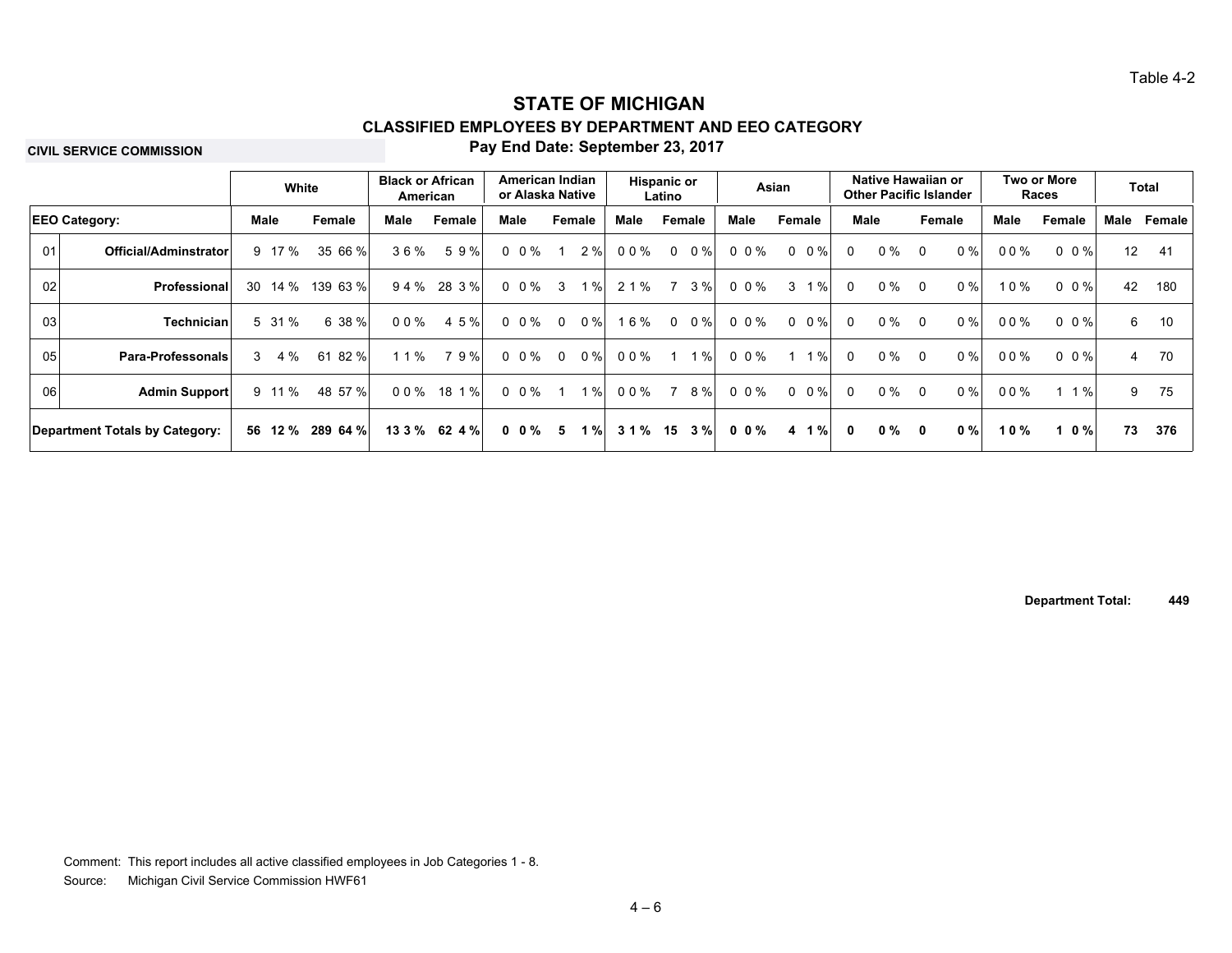**CORRECTIONS**

### **Pay End Date: September 23, 2017**

|    |                                                      |     | White    |                   | American | <b>Black or African</b>       |      | American Indian<br>or Alaska Native |                |        |                 | <b>Hispanic or</b><br>Latino |            |        | Asian        |             |              | Native Hawaiian or<br><b>Other Pacific Islander</b> |          |       |        | Two or More<br>Races |       | <b>Total</b> |
|----|------------------------------------------------------|-----|----------|-------------------|----------|-------------------------------|------|-------------------------------------|----------------|--------|-----------------|------------------------------|------------|--------|--------------|-------------|--------------|-----------------------------------------------------|----------|-------|--------|----------------------|-------|--------------|
|    | <b>EEO Category:</b>                                 |     | Male     | <b>Female</b>     | Male     | Female                        | Male |                                     |                | Female | Male            |                              | Female     | Male   |              | Female      | Male         |                                                     | Female   |       | Male   | Female               | Male  | Female       |
| 01 | Official/Adminstrator                                |     | 80 52 %  | 37 24 %           | 16 0 %   | 13 8 %                        |      | $3\;\;2\;\%$                        |                | 1%     | 32%             |                              | $0 \t 0\%$ | 1 1 %  | $\mathbf{1}$ | 1%          | $\Omega$     | $0\%$                                               | $\Omega$ | $0\%$ | 00%    | $0 \t0\%$            | 103   | -52          |
| 02 | <b>Professional</b> 1, 162 37 % 1, 166 37 %          |     |          |                   |          | 226 7 % 423 4 %               |      | 19 1 % 12                           |                | 0%     | 24 1 % 46 1 %   |                              |            | 15 0 % | 15           | $0\%$       | $\Omega$     | $0\%$                                               | $\Omega$ | $0\%$ | 00%    | 2 0 %                |       | 1,446 1,664  |
| 03 | <b>Technician</b>                                    |     |          | 62 23 % 164 62 %  |          | 93% 228%                      |      | 0 0 %                               | 3 <sup>1</sup> | 1 %    | 10%             |                              | $1 \t0\%$  | 1 0 %  |              | 1 0 %       | $\Omega$     | $0\%$                                               | 0        | 0%    | 00%    | 2 1 %                | 73    | 193          |
| 04 | <b>Protective Service 4.693 68 % 742 11 %</b>        |     |          |                   |          | 609 9 % 391 6 %               |      | 154 2 % 22                          |                |        | 0 % 172 3 % 43  |                              | $1\%$      | 24 0 % |              | 5 0 %       | $\Omega$     | $0\%$                                               | $\Omega$ | $0\%$ | 30%    | 2 0 %                | 5,655 | 1,205        |
| 05 | <b>Para-Professonals</b>                             |     |          | 100 20 % 311 61 % |          | 21 4 % 55 1 %                 |      | 3 1 %                               | 6              | 1%     | 3 1 % 10 2 %    |                              |            | 0%     |              | 1 0 %       | $\mathbf{0}$ | $0\%$                                               | $\Omega$ | 0%    | 00%    | $0 \t0\%$            | 128   | 383          |
| 06 | <b>Admin Support</b>                                 | 28  |          | 4 % 491 72 %      |          | 5 1 % 127 9 %                 |      | 2 0 % 10                            |                | 1%     | 30% 16 2%       |                              |            | 0 0 %  |              | 30%         | $\Omega$     | $0\%$                                               | $\Omega$ | 0%    | 00%    | $0 \t0\%$            | 38    | 647          |
| 07 | <b>Skilled Craft</b>                                 | 361 | 91 %     | 10<br>3%          | 12 3 %   | $0\,0\%$                      |      | 7 2 %                               | $\Omega$       | 0%     | 31%             | $\mathbf 0$                  | $0\%$      | 2 1 %  |              | $0 \t 0 \%$ | $\Omega$     | $0\%$                                               | $\Omega$ | 0%    | $00\%$ | $0 \t 0 \%$          | 385   | 10           |
| 08 | Service/Maintenance                                  |     | 234 71 % | 42 13 %           |          | 278% 113%                     |      | 8 2 %                               | $\overline{1}$ | $0\%$  | 31%             |                              | 2 1 %      | 0 0 %  |              | $0 \t 0 \%$ | $\Omega$     | $0\%$                                               | $\Omega$ | $0\%$ | 00%    | $0 \t0\%$            | 272   | 56           |
|    | Department Totals by Category: 6,720 55 % 2,963 24 % |     |          |                   |          | $9258\%$ , 042 8 % 196 2 % 55 |      |                                     |                |        | 0 % 212 2 % 118 |                              | 1%         | 44 0 % |              | 26 0 %      | $\bf{0}$     | $0\%$                                               | 0        | 0%    | 30%    | 60%                  | 8,100 | 4,210        |

**Department Total: 12,310**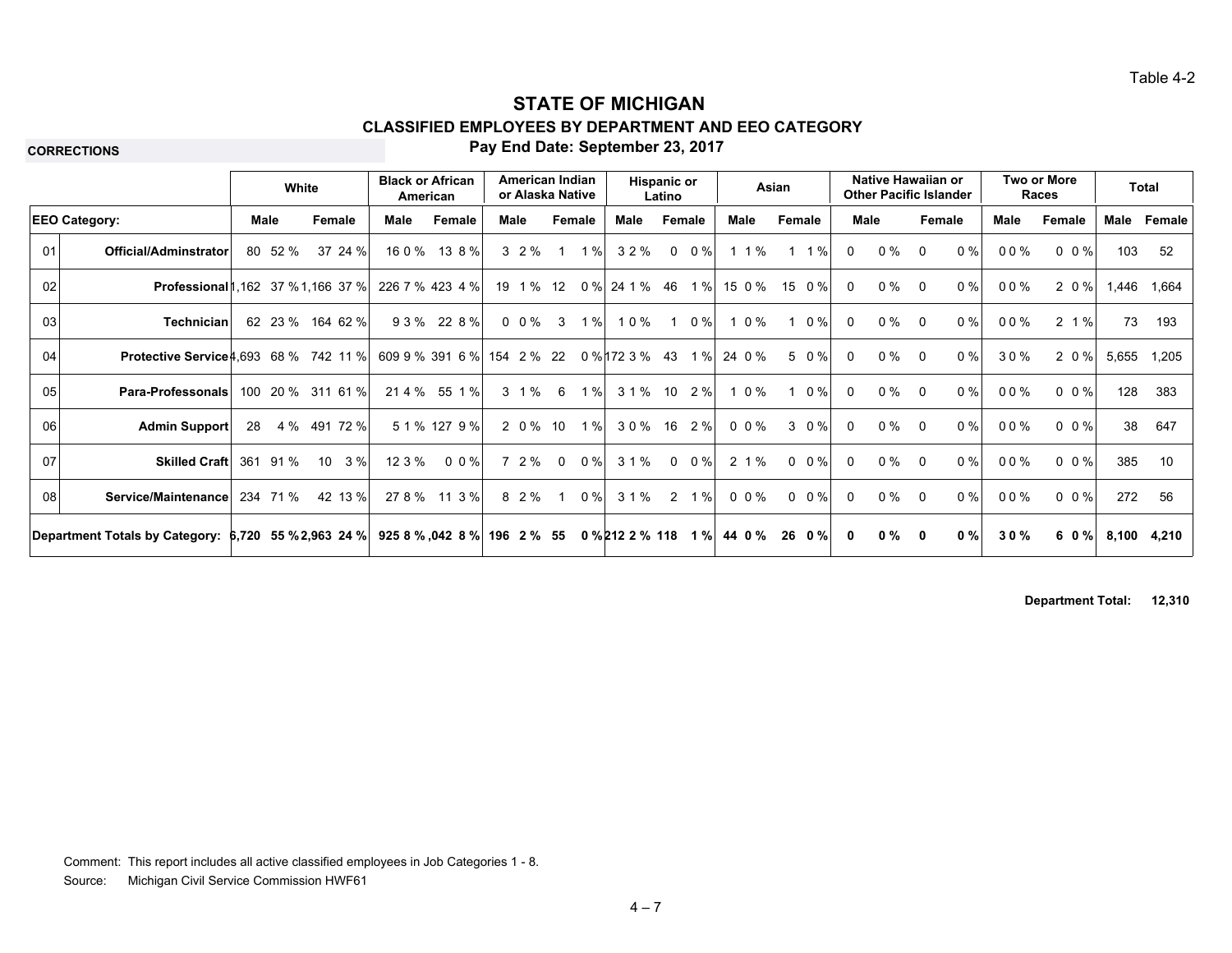**EDUCATION**

#### **Pay End Date: September 23, 2017**

|    |                                |      | White      |                   | <b>Black or African</b> | American      | American Indian<br>or Alaska Native |              |        |       | Hispanic or<br>Latino |        |          | Asian          |             |              | Native Hawaiian or<br><b>Other Pacific Islander</b> |          |        |        | Two or More<br>Races    |                | <b>Total</b> |
|----|--------------------------------|------|------------|-------------------|-------------------------|---------------|-------------------------------------|--------------|--------|-------|-----------------------|--------|----------|----------------|-------------|--------------|-----------------------------------------------------|----------|--------|--------|-------------------------|----------------|--------------|
|    | <b>EEO Category:</b>           | Male |            | Female            | Male                    | Female        | Male                                |              | Female | Male  |                       | Female | Male     | Female         |             | Male         |                                                     |          | Female | Male   | Female                  | Male           | Female       |
| 01 | Official/Adminstrator          |      | 16 40 %    | 20 50 %           | 13%                     | 38%           | $0 \t0\%$                           | $\mathbf 0$  | $0\%$  | 00%   | $\mathbf 0$           | $0\%$  | 0 0 %    |                | $0 \t 0 \%$ | 0            | 0 %                                                 | 0        | 0%     | 00%    | $0 \t 0 \t \frac{9}{6}$ | 17             | 23           |
| 02 | <b>Professional</b>            |      | 90 24 %    | 222 60 %          | 92%                     | 36 0 %        | $0 \t0\%$                           | $\Omega$     | $0\%$  | 2 1 % | 6                     | 2%     | 3 1 %    | $\overline{4}$ | 1%          | $\Omega$     | $0\%$                                               | $\Omega$ | 0%     | 00%    | $0 \t 0 \t \frac{9}{6}$ | 104            | 268          |
| 03 | <b>Technician</b>              |      | 6 40 %     | 47%               | 1 7 $%$                 | 17%           | $0 \t0\%$                           | $\mathbf{0}$ | $0\%$  | 00%   | $\Omega$              | $0\%$  | 0 0 %    |                | $0 \t 0 \%$ | $\Omega$     | $0\%$                                               | - 0      | 0%     | 00%    | $0 \t 0 \t \frac{9}{6}$ | $\overline{7}$ | 8            |
| 05 | <b>Para-Professonals</b>       |      | 9 23 %     | 22 55 %           | 25%                     | 5 3 %         | $0 \t0\%$                           | $\Omega$     | $0\%$  | 00%   | 2                     | 5%     | 0 0 %    |                | $0 \t 0 \%$ | 0            | $0\%$                                               | - 0      | 0%     | 00%    | $0 \t0 \%$              | 11             | 29           |
| 06 | <b>Admin Support</b>           |      | $0 \t 0\%$ | 45 88 %           | 1 2 %                   | 12%           | $0 \t0\%$                           | $\Omega$     | $0\%$  | 12%   | 2                     | $4\%$  | 0 0 %    |                | 2%          | $\Omega$     | $0\%$                                               | $\Omega$ | 0%     | 00%    | $0.0\%$                 | $\mathbf{2}$   | 49           |
| 08 | Service/Maintenance            |      | 33%        | 33%               | 13%                     | $0 \t0\%$     | $0 \t0\%$                           | $\Omega$     | 0%     | 00%   | $\Omega$              | $0\%$  | 0 0 %    |                | $0 \t 0\%$  | $\Omega$     | $0\%$                                               | 0        | 0%     | 00%    | $0 \t 0 \t \frac{9}{6}$ | $\overline{2}$ |              |
|    | Department Totals by Category: |      |            | 122 23 % 317 61 % |                         | 15 3 % 46 9 % | $0 \t0\%$                           | $\mathbf{0}$ | $0 \%$ | 31%   | 10                    | 2%     | $3 \t1%$ | 5              | $1 \%$      | $\mathbf{0}$ | $0 \%$                                              | 0        | 0%     | $00\%$ | $0 \t0 \t%$             | 143            | 378          |

**Department Total: 521**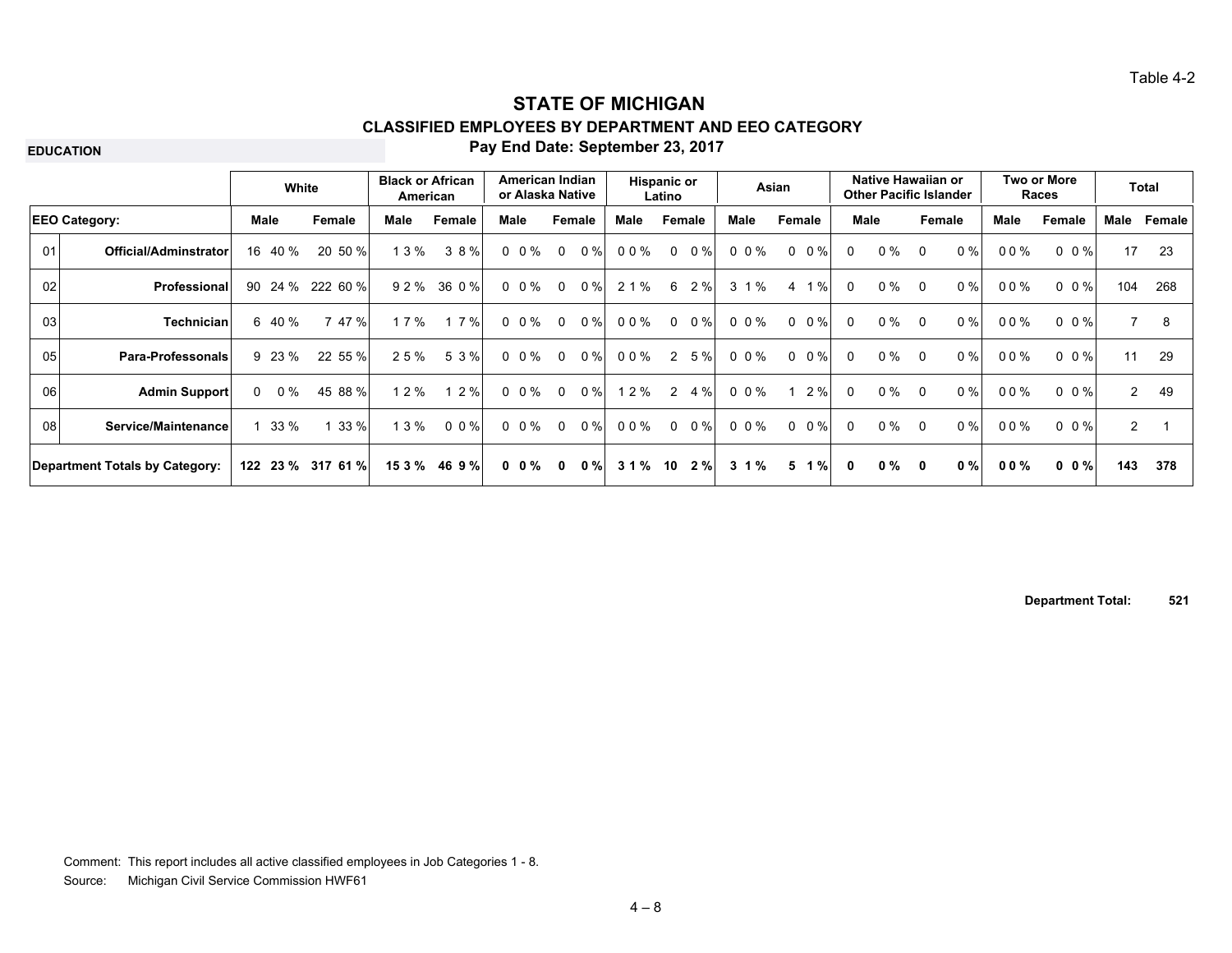**ENVIRONMENTAL QUALITY**

#### **Pay End Date: September 23, 2017**

|                 | White                                 |              |                   | <b>Black or African</b><br>American |           |      |           | American Indian<br>or Alaska Native |       |             | <b>Hispanic or</b><br>Latino |       |             | Asian       |              | Native Hawaiian or<br><b>Other Pacific Islander</b> |                |        |      | Two or More<br>Races    |                | <b>Total</b> |
|-----------------|---------------------------------------|--------------|-------------------|-------------------------------------|-----------|------|-----------|-------------------------------------|-------|-------------|------------------------------|-------|-------------|-------------|--------------|-----------------------------------------------------|----------------|--------|------|-------------------------|----------------|--------------|
|                 | <b>EEO Category:</b>                  | Male         | Female            | Male                                | Female    | Male |           | Female                              |       | <b>Male</b> | Female                       |       | <b>Male</b> | Female      |              | <b>Male</b>                                         |                | Female | Male | Female                  | Male           | Female       |
| 01              | <b>Official/Adminstrator</b>          | 26 48 %      | 24 44 %           | 2%                                  | 12%       |      | $0\ 0\%$  | $\mathbf{0}$                        | 0%    | 00%         |                              | 2%    | $0 \t0\%$   | 2%          | $\Omega$     | $0\%$                                               | 0              | 0%     | 00%  | $0 \t0\%$               | 27             | 27           |
| 02 <sub>l</sub> | Professional                          | 54 %<br>488  | 38 %<br>341       | 91%                                 | 13 1 %    |      | 0 %       | $\overline{2}$                      | 0%    | 6 1 %       | 7                            | 1%    | 15 2 %      | 2%<br>15    | $\Omega$     | $0\%$                                               | $\Omega$       | $0\%$  | 10%  | $0 \t 0 \t \frac{9}{6}$ | 520            | 378          |
| 03              | <b>Technician</b>                     | 55 %<br>33   | 19 32 %           | 4 7 %                               | $0 \t0\%$ |      | $0 \t0\%$ | $\mathbf{0}$                        | $0\%$ | 1 2 %       | -1                           | 2%    | 0 0 %       | 2%          | $\Omega$     | $0\%$                                               | $\Omega$       | 0%     | 00%  | 2%                      | 38             | -22          |
| 04              | <b>Protective Service</b>             | 7 70 %       | 2 20 %            | $00\%$                              | $0 \t0\%$ |      | $0 \t0\%$ | $\mathbf 0$                         | 0%    | 10%         | $\mathbf 0$                  | $0\%$ | 0 0 %       | $0 \t 0 \%$ | $\Omega$     | $0\%$                                               | $\Omega$       | 0%     | 00%  | $0 \t0\%$               | 8              | 2            |
| 05              | <b>Para-Professonals</b>              | $2\quad 9\%$ | 18 82 %           | $00\%$                              | 2 9 %     |      | $0\ 0\%$  | $\mathbf 0$                         | 0 %   | 00%         | $\mathbf 0$                  | $0\%$ | $0 \t0\%$   | $0 \t 0 \%$ | $\mathbf{0}$ | $0\%$                                               | $\Omega$       | 0%     | 00%  | $0 \t0\%$               | $\overline{2}$ | 20           |
| 06 <sup>1</sup> | <b>Admin Support</b>                  | $2 \t2\%$    | 96 85 %           | $00\%$                              | 98%       |      | $0 \t0\%$ | $\mathbf 0$                         | 0%    | 1 1 %       | 3                            | 3%    | $0 \t0\%$   | 1%          | $\mathbf{0}$ | $0\%$                                               | $\Omega$       | 0%     | 00%  | 1%                      | 3              | 110          |
| 07              | <b>Skilled Craft</b>                  | 100 %        | $0\%$<br>$\Omega$ | 00%                                 | 0 0 %     |      | $0 \t0\%$ | $\mathbf 0$                         | 0%    | 00%         | $\Omega$                     | $0\%$ | 0 0 %       | $0 \t 0 \%$ | $\Omega$     | $0\%$                                               | $\overline{0}$ | 0%     | 00%  | $0 \t 0 \%$             | 1              | $\Omega$     |
|                 | <b>Department Totals by Category:</b> | 559 48 %     | 500 43 %          | 14 1 %                              | 25 2 %    |      | $1 \t0\%$ | $\overline{2}$                      | 0%    | 91%         | 12                           | 1%    | 15 1 %      | $18 \t2%$   | $\mathbf{0}$ | $0 \%$                                              | $\mathbf{0}$   | 0%     | 10%  | 20%                     | 599            | 559          |

**Department Total: 1,158**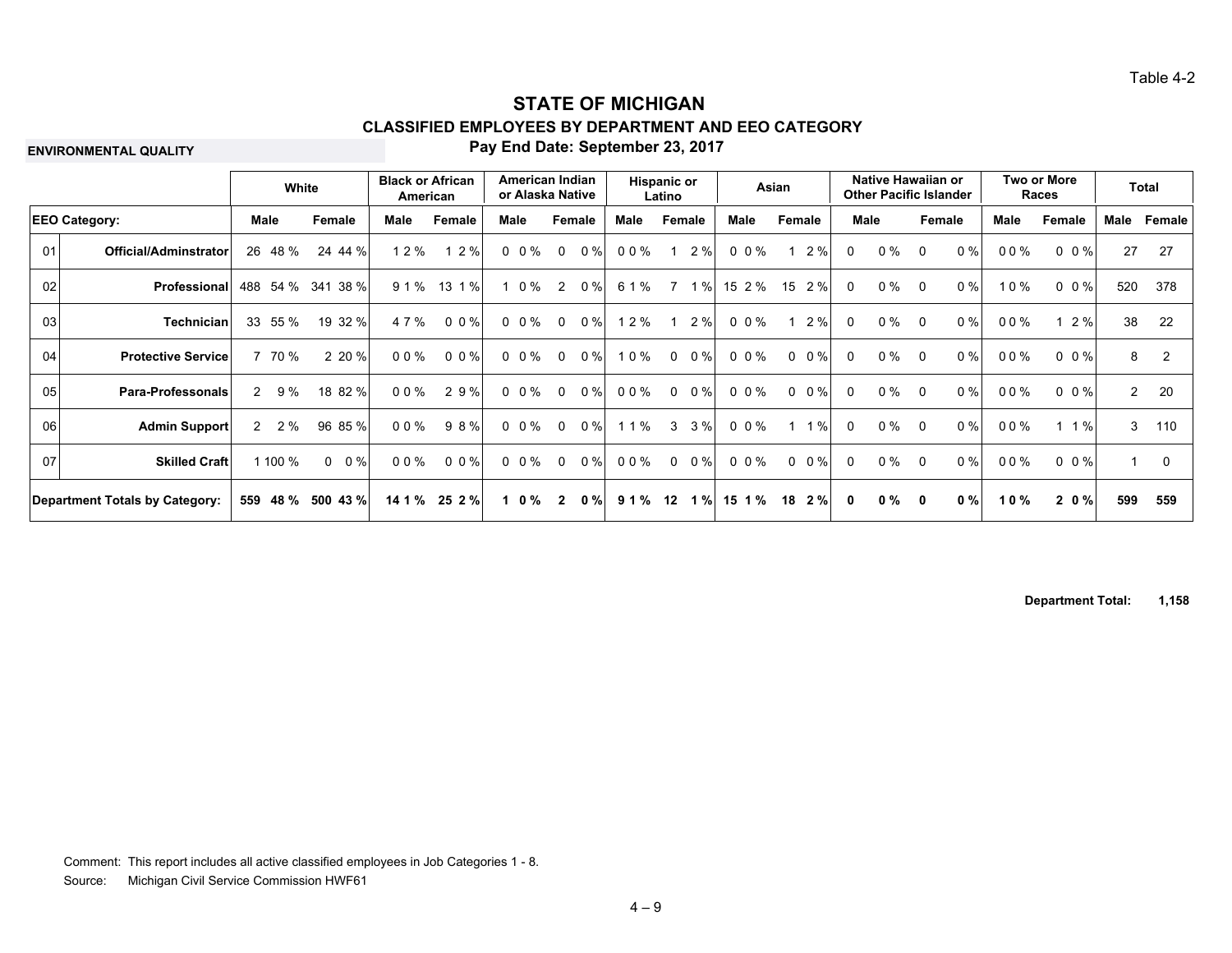#### **EXECUTIVE OFFICE**

#### **Pay End Date: September 23, 2017**

|                      |                                | White          |         | <b>Black or African</b><br>American |         | American Indian<br>or Alaska Native |                |        | Hispanic or | Latino      |        |       | Asian       |          | Native Hawaiian or<br><b>Other Pacific Islander</b> |                |        |        | <b>Two or More</b><br>Races |      | Total  |
|----------------------|--------------------------------|----------------|---------|-------------------------------------|---------|-------------------------------------|----------------|--------|-------------|-------------|--------|-------|-------------|----------|-----------------------------------------------------|----------------|--------|--------|-----------------------------|------|--------|
| <b>EEO Category:</b> |                                | Male           | Female  | Male                                | Female  | Male                                |                | Female | Male        |             | Female | Male  | Female      |          | Male                                                | Female         |        | Male   | Female                      | Male | Female |
| 01                   | Official/Adminstrator          | 10 53 %        | 7 37 %  | $00\%$                              | 5%      | 0 0 %                               | $\overline{0}$ | $0\%$  | 15%         | 0           | $0\%$  | 00%   | $0 \t 0 \%$ | $\Omega$ | $0\%$                                               | $\overline{0}$ | $0 \%$ | $00\%$ | 0 0 %                       | 11   | 8      |
| 02                   | <b>Professional</b>            | 8 26 %         | 21 68 % | 00%                                 | $3\%$   | $0 \t0\%$                           | $\overline{0}$ | $0\%$  | 00%         | $\mathbf 0$ | $0\%$  | 00%   | $3\%$       | $\Omega$ | $0\%$                                               | $\Omega$       | $0\%$  | 00%    | 0 0 %                       | 8    | 23     |
| 05                   | <b>Para-Professonals</b>       | $2\;\;20\;\%$  | 8 80 %  | 00%                                 | $0.0\%$ | 0 0 %                               | $\Omega$       | $0\%$  | 00%         | $\Omega$    | $0\%$  | 0 0 % | $0 \t 0 \%$ | $\Omega$ | $0\%$                                               | $\overline{0}$ | $0\%$  | $00\%$ | 0 0 %                       | 2    | 8      |
|                      | Department Totals by Category: | $20\;\;33\;\%$ | 36 60 % | 00%                                 | 2 3 %   | $0 \t 0 \t \%$                      | $\mathbf{0}$   | $0\%$  | 12%         | 0           | $0\%$  | 00%   | $2 \%$      | 0        | $0\%$                                               | 0              | $0\%$  | $00\%$ | $0 \t0\%$                   | 21   | 39     |

**Department Total: 60**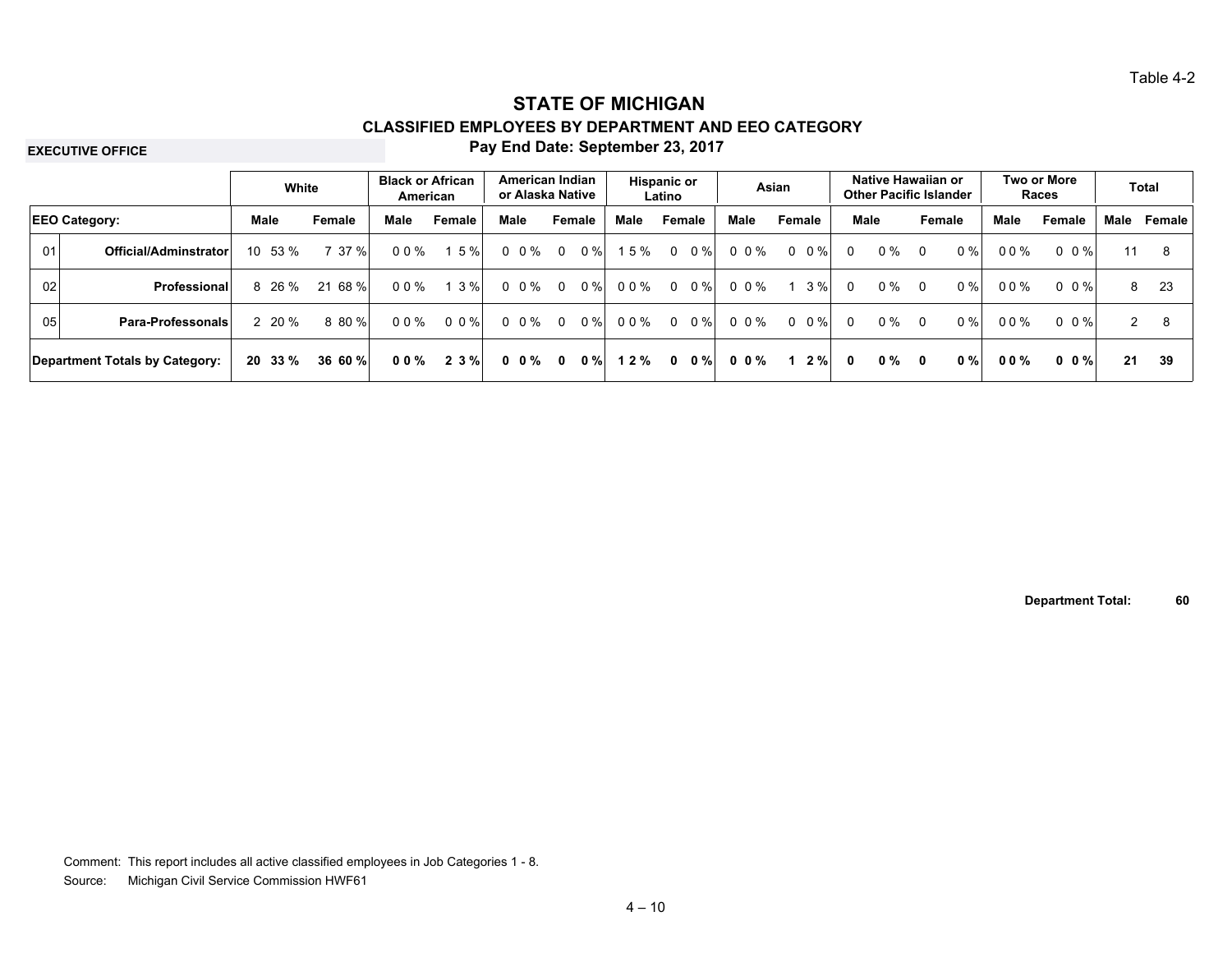**INSURANCE AND FINANCIAL SERV**

#### **Pay End Date: September 23, 2017**

|    |                                |    | White      |          | <b>Black or African</b> | American   |      | American Indian<br>or Alaska Native |                |             | <b>Hispanic or</b> | Latino       |        |          | Asian       |              | Native Hawaiian or<br><b>Other Pacific Islander</b> |                |        |        | Two or More<br>Races    |              | Total  |
|----|--------------------------------|----|------------|----------|-------------------------|------------|------|-------------------------------------|----------------|-------------|--------------------|--------------|--------|----------|-------------|--------------|-----------------------------------------------------|----------------|--------|--------|-------------------------|--------------|--------|
|    | <b>EEO Category:</b>           |    | Male       | Female   | Male                    | Female     | Male |                                     |                | Female      | Male               |              | Female | Male     | Female      |              | Male                                                |                | Female | Male   | Female                  | Male         | Female |
| 01 | Official/Adminstrator          |    | 4 17 %     | 18 75 %  | 14%                     | 1 4 %      |      | $0\ 0\%$                            | $\Omega$       | $0\%$       | 00%                | $\Omega$     | $0\%$  | 0 0 %    | $0 \t 0 \%$ | $\Omega$     | $0\%$                                               | $\overline{0}$ | 0%     | 00%    | $0 \t 0 \t \frac{9}{6}$ | 5            | 19     |
| 02 | Professional                   | 87 | 38 %       | 108 47 % | 4 2 %                   | 16 7 %     |      | $0 \t0\%$                           |                | $0\%$       | 63%                | 2            | $1\%$  | 2 1 %    | 1%<br>3     | $\Omega$     | $0\%$                                               | $\Omega$       | 0%     | $00\%$ | $0 \t 0 \t \frac{9}{6}$ | 99           | 130    |
| 03 | <b>Technician</b>              |    | $0 \t 0\%$ | 5 83 %   | 00%                     | 7%         |      | $0\ 0\%$                            | $\overline{0}$ | $0\%$       | 00%                | $\mathbf{0}$ | $0\%$  | 0 0 %    | $0 \t 0\%$  | $\Omega$     | $0\%$                                               | - 0            | 0%     | $00\%$ | $0 \t 0 \t \frac{9}{6}$ | $\mathbf{0}$ | 6      |
| 05 | <b>Para-Professonals</b>       |    | $1 \t13\%$ | 6 75 %   | 00%                     | $0 \t0 \%$ |      | $0 \t0\%$                           |                | $0 \t 0 \%$ | 00%                |              | 1 13 % | 0 0 %    | $0 \t 0 \%$ | $\Omega$     | $0\%$                                               | $\overline{0}$ | 0%     | $00\%$ | $0 \t 0 \t \frac{9}{6}$ | $\mathbf{1}$ |        |
| 06 | Admin Support                  |    | 2 6 %      | 20 59 %  | 26%                     | 5 5 %      |      | $0 \t0\%$                           | $\Omega$       | $0\%$       | 00%                | 3            | 9%     | 3%       | $3\%$       | $\Omega$     | $0\%$                                               | - 0            | $0\%$  | $00\%$ | $0 \t0\%$               | 5            | 29     |
|    | Department Totals by Category: |    | 94 31 %    | 157 52 % |                         | 72% 238%   |      | 0 0 %                               |                | $0\%$       | 62%                | 6            | 2%     | $3 \t1%$ | 4 1 %       | $\mathbf{0}$ | $0 \%$                                              | $\mathbf{0}$   | $0 \%$ | $00\%$ | $0 \t 0 \t \frac{9}{6}$ | 110          | 191    |

**Department Total: 301**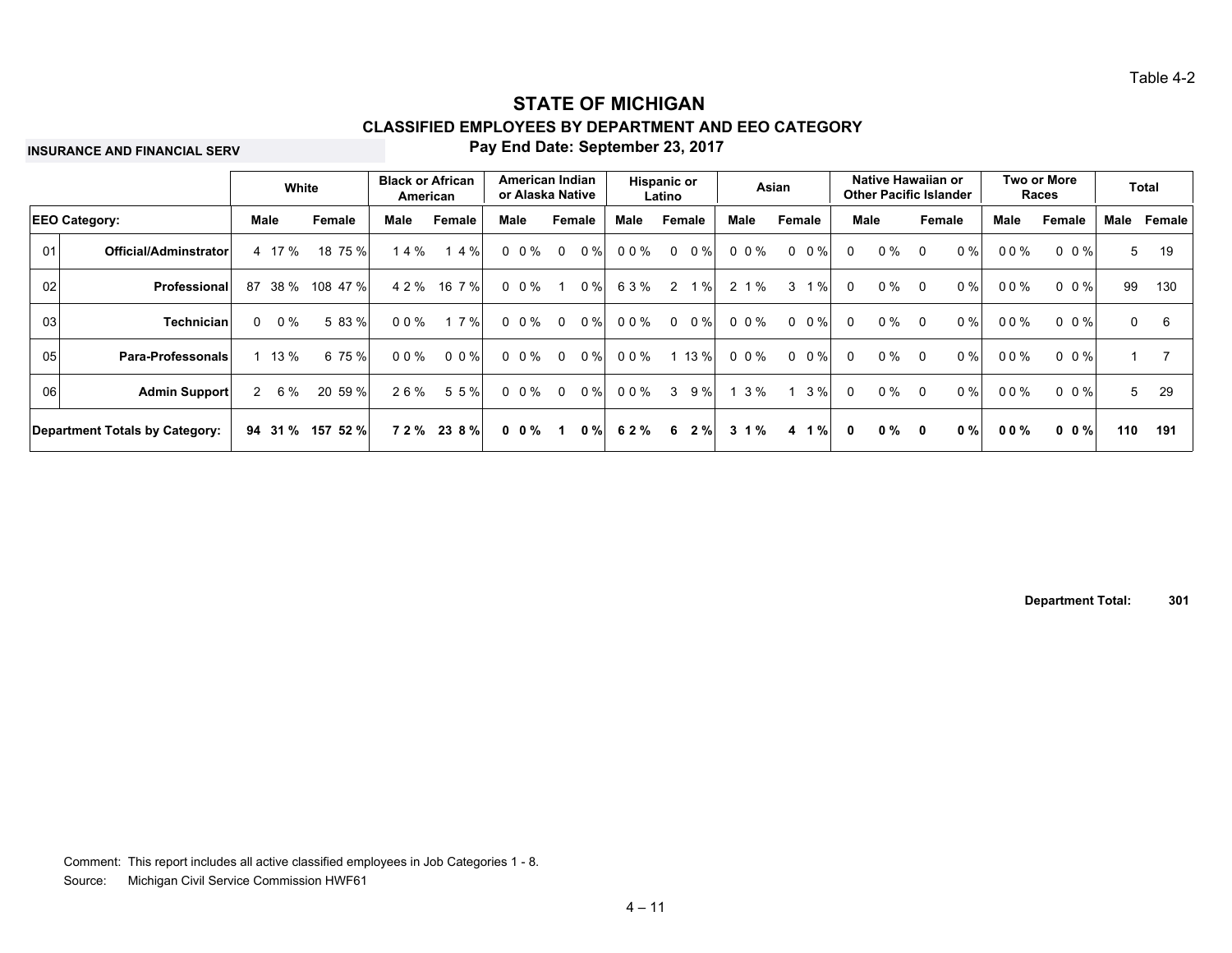**LICENSING & REGULATORY AFFAIRS**

#### **Pay End Date: September 23, 2017**

|                            |                                                               |            |                                             |                               |                                                              |                                                                                                                           |                        |                                                                                                    |       |                                                        |                                   |                     |                                                                                                              |        |                                                                                        |                                                                                                |                |       |                                                               |        |                                    | Total                                                                                                                                          |
|----------------------------|---------------------------------------------------------------|------------|---------------------------------------------|-------------------------------|--------------------------------------------------------------|---------------------------------------------------------------------------------------------------------------------------|------------------------|----------------------------------------------------------------------------------------------------|-------|--------------------------------------------------------|-----------------------------------|---------------------|--------------------------------------------------------------------------------------------------------------|--------|----------------------------------------------------------------------------------------|------------------------------------------------------------------------------------------------|----------------|-------|---------------------------------------------------------------|--------|------------------------------------|------------------------------------------------------------------------------------------------------------------------------------------------|
|                            |                                                               |            | Female                                      | Male                          | Female                                                       |                                                                                                                           |                        |                                                                                                    |       | Male                                                   |                                   |                     | Male                                                                                                         | Female |                                                                                        |                                                                                                |                |       | Male                                                          | Female | Male                               | Female                                                                                                                                         |
| Official/Adminstrator      |                                                               |            |                                             |                               | 16 0 %                                                       |                                                                                                                           |                        | $\mathbf 0$                                                                                        | 0%    | 1 1 %                                                  |                                   |                     |                                                                                                              |        | $\Omega$                                                                               | $0\%$                                                                                          | $\overline{0}$ | 0%    | 00%                                                           |        |                                    | 103                                                                                                                                            |
| <b>Professional</b>        | 395                                                           |            |                                             |                               |                                                              |                                                                                                                           |                        | $\overline{7}$                                                                                     |       |                                                        | 15                                | 1%                  |                                                                                                              | 18     | $\Omega$                                                                               | $0\%$                                                                                          | $\Omega$       | $0\%$ | 00%                                                           |        |                                    | 666                                                                                                                                            |
|                            | 137                                                           |            | 37 19 %                                     |                               | 4 2 %                                                        |                                                                                                                           |                        | $\mathbf 0$                                                                                        | 0%    | 53%                                                    |                                   | $1\%$               |                                                                                                              |        | $\Omega$                                                                               | $0\%$                                                                                          | $\Omega$       | 0%    | 00%                                                           |        |                                    | 44                                                                                                                                             |
| <b>Para-Professonals</b>   |                                                               |            |                                             |                               | 14 9 %                                                       |                                                                                                                           |                        | $\overline{0}$                                                                                     |       | 1 1 %                                                  |                                   | 3%                  |                                                                                                              |        | $\Omega$                                                                               | $0\%$                                                                                          | $\overline{0}$ | 0%    | 00%                                                           |        |                                    | 134                                                                                                                                            |
| <b>Admin Support</b>       | 22                                                            |            |                                             |                               |                                                              |                                                                                                                           |                        |                                                                                                    |       | 00%                                                    |                                   |                     |                                                                                                              |        | $\Omega$                                                                               | $0\%$                                                                                          | $\overline{0}$ | 0%    | 00%                                                           |        |                                    | 266                                                                                                                                            |
| <b>Skilled Craft</b>       |                                                               |            | $\Omega$<br>$0\%$                           |                               | 29%                                                          |                                                                                                                           |                        | $\Omega$                                                                                           | $0\%$ | 14%                                                    | $\Omega$                          | $0\%$               |                                                                                                              |        | $\Omega$                                                                               | $0\%$                                                                                          | $\overline{0}$ | $0\%$ | 00%                                                           |        |                                    |                                                                                                                                                |
| Service/Maintenance        |                                                               |            | 4 36 %                                      |                               |                                                              |                                                                                                                           |                        | $\mathbf{0}$                                                                                       |       |                                                        |                                   | $0\%$               |                                                                                                              |        | $\Omega$                                                                               | 0 %                                                                                            | $\overline{0}$ | 0%    | 19%                                                           |        |                                    | 4                                                                                                                                              |
|                            |                                                               |            |                                             |                               |                                                              |                                                                                                                           |                        | 8                                                                                                  |       |                                                        |                                   | 2%                  |                                                                                                              | 23     | $\mathbf{0}$                                                                           | $0\%$                                                                                          | 0              | 0%    | 10%                                                           |        |                                    | 1,219                                                                                                                                          |
| 02<br>03<br>05<br>06<br>08 | <b>EEO Category:</b><br><b>Department Totals by Category:</b> | Technician | Male<br>56 33 %<br>71 %<br>4 57 %<br>5 45 % | White<br>35 %<br>8 % 214 74 % | 79 47 %<br>495 44 %<br>19 12 % 116 73 %<br>638 33 % 945 48 % | <b>Black or African</b><br>American<br>53%<br>42 4 % 130 1 %<br>53%<br>53%<br>2 1 %<br>$00\%$<br>$00\%$<br>59 3 % 209 1 % | 43 5 %<br>$0 \ 0 \ \%$ | Male<br>$1 \t1\%$<br>2 0 %<br>$1 \t1\%$<br>$1 \t1\%$<br>$0 \t0\%$<br>$0 \t0\%$<br>$0 \t0\%$<br>50% |       | American Indian<br>or Alaska Native<br>Female<br>$0\%$ | 1%<br>$0\%$<br>$0\%$<br>19%<br>0% | 16 1 %<br>25 1 % 31 | <b>Hispanic or</b><br>Latino<br>Female<br>5 3 %<br>$\overline{2}$<br>$\overline{4}$<br>5 2 %<br>$\mathbf{0}$ |        | Asian<br>2 1 %<br>11 1 %<br>$1 \t1\%$<br>0 0 %<br>0 0 %<br>0 0 %<br>0 0 %<br>$14 \t1%$ | $3 \t2\%$<br>2%<br>$0 \t 0 \%$<br>$0 \t 0 \%$<br>$2 \t1%$<br>$0 \t 0 \%$<br>$0 \t0\%$<br>$1\%$ | Male           |       | Native Hawaiian or<br><b>Other Pacific Islander</b><br>Female |        | Two or More<br><b>Races</b><br>30% | 65<br>$0 \t0\%$<br>466<br>$0\%$<br>$1\%$<br>149<br>26<br>$0 \t 0 \%$<br>24<br>$1 \t0\%$<br>$0 \t 0 \%$<br>$5^{\circ}$<br>$0 \t0\%$<br>7<br>742 |

**Department Total: 1,961**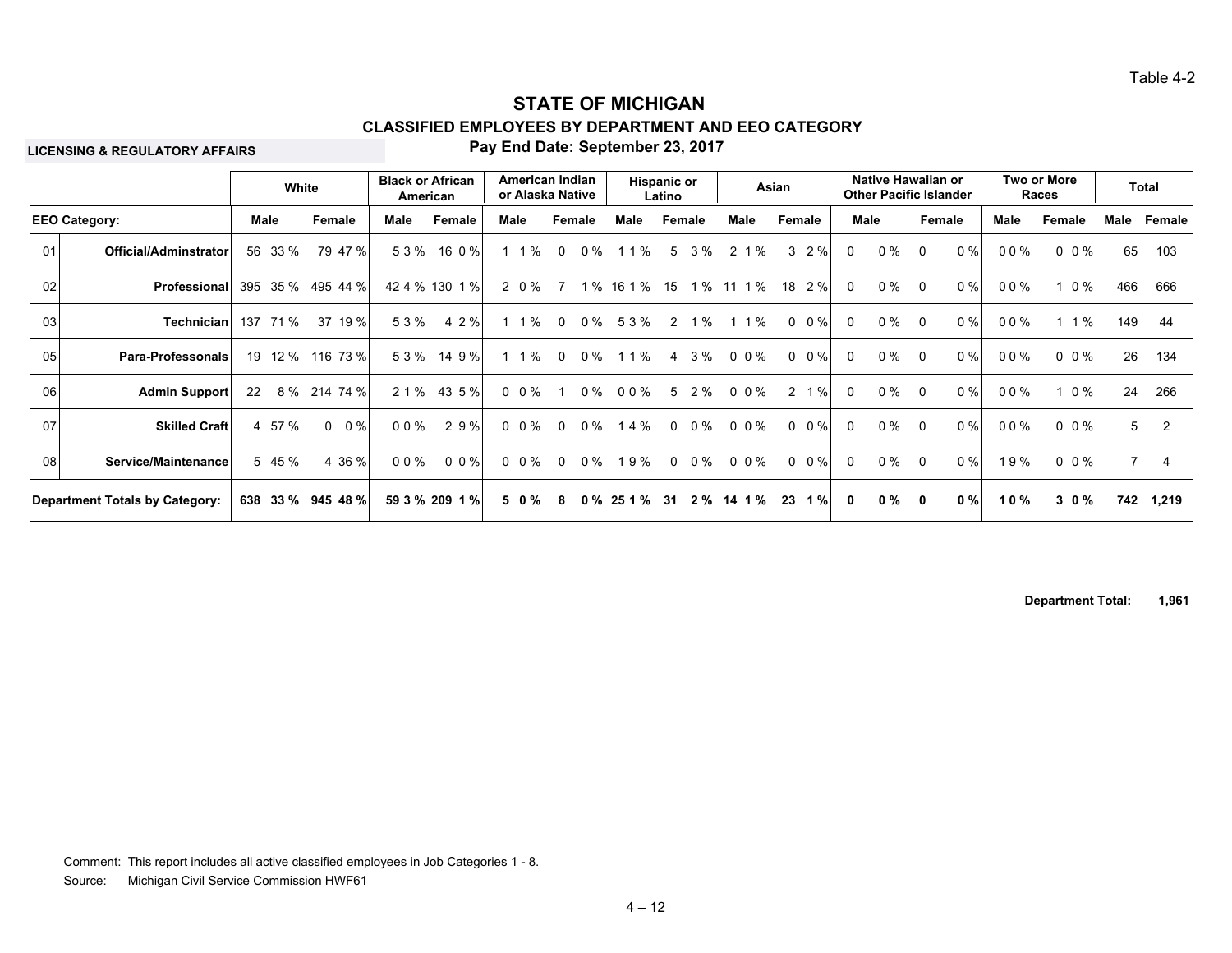**MDHHS - COMMUNITY HEALTH**

#### **Pay End Date: September 23, 2017**

|    |                                       |      | White    |                     | <b>Black or African</b><br>American |                 |      | American Indian<br>or Alaska Native |                |        | <b>Hispanic or</b> | Latino       |           |           | Asian       |              | Native Hawaiian or<br><b>Other Pacific Islander</b> |                |       |      | Two or More<br>Races |       | <b>Total</b> |
|----|---------------------------------------|------|----------|---------------------|-------------------------------------|-----------------|------|-------------------------------------|----------------|--------|--------------------|--------------|-----------|-----------|-------------|--------------|-----------------------------------------------------|----------------|-------|------|----------------------|-------|--------------|
|    | <b>EEO Category:</b>                  | Male |          | Female              | Male                                | Female          | Male |                                     | Female         |        | Male               |              | Female    | Male      | Female      | <b>Male</b>  |                                                     | Female         |       | Male | Female               | Male  | Female       |
| 01 | Official/Adminstrator                 | 64   | 28 %     | 135 59 %            | 52%                                 | 10 4 %          |      | $1 \t0\%$                           |                | $0\%$  | 10%                |              | 0%        | 73%       | 1%<br>3     | $\Omega$     | $0\%$                                               | $\Omega$       | $0\%$ | 00%  | $0 \t0\%$            | 78    | 150          |
| 02 | Professional                          |      | 289 21 % | 706 52 %            |                                     | 41 3 % 199 5 %  |      | 3 0 %                               | $5^{\circ}$    | $0\%$  | 71%                | 19           | 1%        | 26 2 %    | 53<br>4 %   | $\mathbf{0}$ | $0\%$                                               | $\Omega$       | 0%    | 00%  | 20%                  | 366   | 984          |
| 03 | <b>Technician</b>                     |      | 28 21 %  | 54 41 %             | 75%                                 | 36 7 %          |      | $0\ 0\%$                            | $\mathbf 0$    | 0%     | 00%                |              | $2 \t2\%$ | $11\%$    | $2 \t2\%$   |              | 1%                                                  | $\overline{0}$ | 0%    | 00%  | $0 \t0\%$            | 37    | 94           |
| 04 | <b>Protective Service</b>             |      | 117 41 % | 38 13 %             | 69 4 %                              | 48 7 %          |      | $3 \t1%$                            |                | $0\%$  | 52%                | 3            | 1%        | 2.1%      | $0 \t 0 \%$ | $\Omega$     | $0\%$                                               | $\Omega$       | 0%    | 00%  | $0 \t0\%$            | 196   | -90          |
| 05 | <b>Para-Professonals</b>              |      |          | 162 21 % 265 34 %   |                                     | 134 7 % 175 3 % |      | 1 0 %                               | $\overline{4}$ |        | 1 % 11 1 %         | 15           | 2%        | 2 0 %     | $7 \t1%$    | $\mathbf{0}$ | $0\%$                                               | $\Omega$       | 0%    | 10%  | $0 \t0\t%$           | 311   | 466          |
| 06 | <b>Admin Support</b>                  | 15   |          | 6 % 170 71 %        |                                     | 3 1 % 35 5 %    |      | $0 \t0\%$                           | 2              | 1%     | 00%                |              | 14 6 %    | $0 \t0\%$ | $0 \t 0 \%$ | $\Omega$     | $0\%$                                               | $\Omega$       | $0\%$ | 00%  | $0 \t0\%$            | 18    | 221          |
| 07 | <b>Skilled Craft</b>                  | 47   | 84 %     | $0 \t 0 \%$         | 84%                                 | 0 0 %           |      | $0 \t0\%$                           | $\mathbf 0$    | $0\%$  | 12%                | $\mathbf{0}$ | $0\%$     | 0.0%      | $0 \t 0 \%$ | $\mathbf{0}$ | $0\%$                                               | $\Omega$       | 0%    | 00%  | $0 \t0\frac{9}{6}$   | 56    | - 0          |
| 08 | Service/Maintenance                   |      | 43 29 %  | 47 32 %             | 24 6 %                              | 27 8 %          |      | $0 \t0\frac{9}{6}$                  | $\mathbf 0$    | 0%     | 2 1 %              | 3            | 2%        | $0 \t0\%$ | $2 \t1%$    | $\Omega$     | $0\%$                                               | $\Omega$       | 0%    | 00%  | $1 \t1\%$            | 69    | 80           |
|    | <b>Department Totals by Category:</b> |      |          | 765 24 % 1,415 44 % |                                     | 291 9 % 530 6 % |      | 8 0 % 13                            |                | $0 \%$ | 27 1 %             | -57          | 2%        | 38 1 %    | 2%<br>67    |              | 0 %                                                 | 0              | 0%    | 10%  | $3 \t0 \%$           | 1,131 | 2,085        |

**Department Total: 3,216**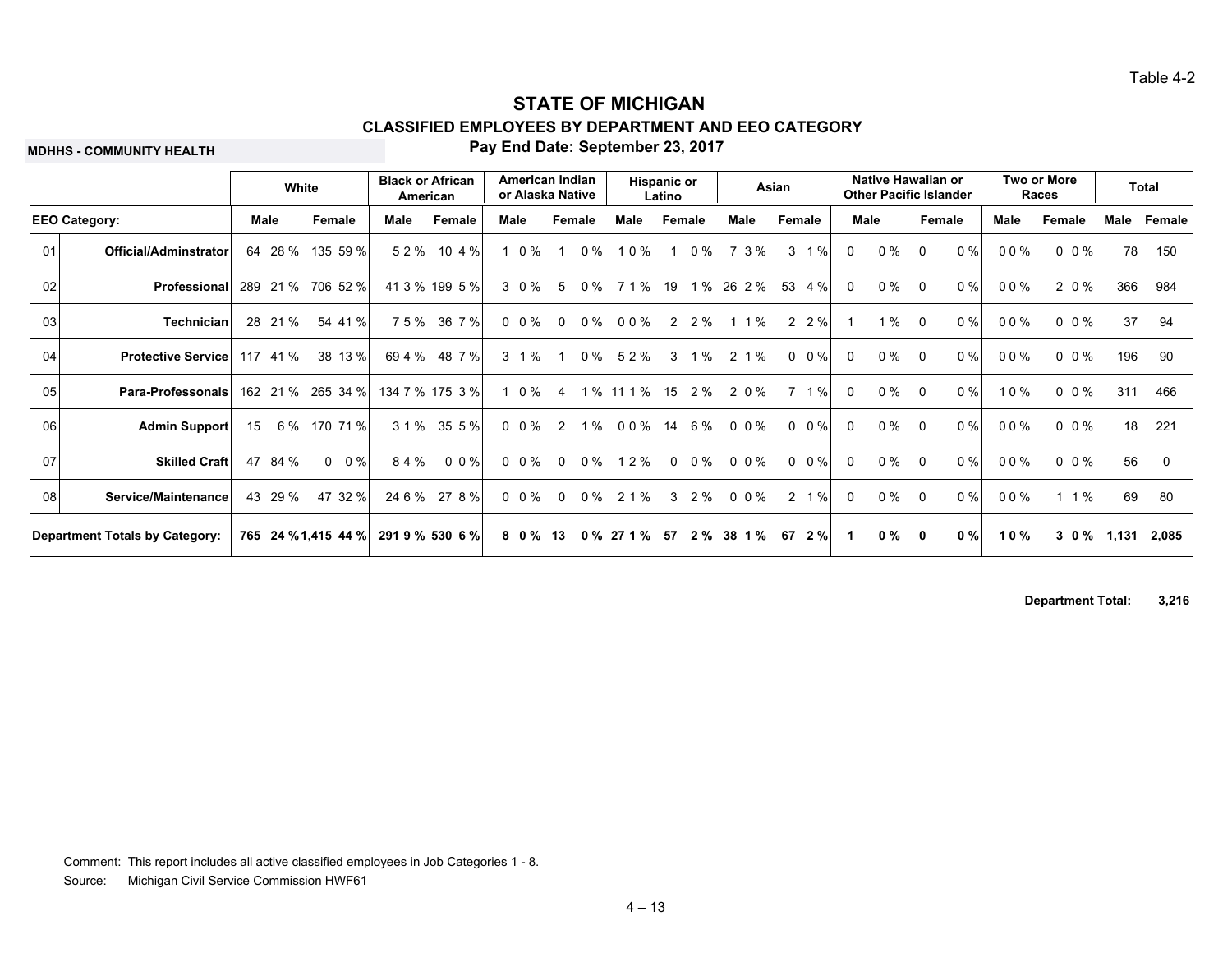**MDHHS - HUMAN SERVICES**

#### **Pay End Date: September 23, 2017**

|    |                                |    | White       |                         | <b>Black or African</b><br>American |                  |           | American Indian<br>or Alaska Native |        |                    | <b>Hispanic or</b><br>Latino |              |        | Asian               |          | Native Hawaiian or<br><b>Other Pacific Islander</b> |                         |       |      | Two or More<br>Races    |       | <b>Total</b> |
|----|--------------------------------|----|-------------|-------------------------|-------------------------------------|------------------|-----------|-------------------------------------|--------|--------------------|------------------------------|--------------|--------|---------------------|----------|-----------------------------------------------------|-------------------------|-------|------|-------------------------|-------|--------------|
|    | <b>EEO Category:</b>           |    | <b>Male</b> | Female                  | Male                                | Female           | Male      |                                     | Female | Male               |                              | Female       | Male   | Female              | Male     |                                                     | Female                  |       | Male | Female                  | Male  | Female       |
| 01 | Official/Adminstrator          | 49 | 24 %        | 101 50 %                |                                     | 168% 336%        | $0 \t0\%$ | $\mathbf 0$                         | 0%     | 2 1 %              |                              | $2 \t1%$     | 1 0 %  | $0 \t 0\%$          | $\Omega$ | $0\%$                                               | $\Omega$                | 0%    | 00%  | $0 \t0 \%$              | 68    | 136          |
| 02 | Professional                   |    |             | 935 15 % 3,178 51 %     |                                     | 269 4 % .545 5 % |           | 5 0 % 31                            |        | 0 % 50 1 % 125     |                              | 2%           | 13 0 % | 1%<br>-37           |          | $0\%$                                               |                         | $0\%$ | 30%  | 90%                     | 1,276 | 4,926        |
| 03 | <b>Technician</b>              |    | 9 33 %      | 11 41 %                 | 14%                                 | 3 1 %            | $0 \t0\%$ | $\overline{0}$                      | $0\%$  | 14%                | -1                           | 4 %          | 0 0 %  | 4 %<br>$\mathbf{1}$ | $\Omega$ | $0\%$                                               | $\Omega$                | 0%    | 00%  | $0 \t 0 \t \frac{9}{6}$ | 11    | - 16         |
| 04 | <b>Protective Service</b>      |    | 2 40 %      | $0 \t 0 \%$             | 20%                                 | $0 \t0\%$        | 1 20 %    | $\mathbf 0$                         | $0\%$  | 00%                |                              | $0 \t 0 \%$  | 0 0 %  | $0 \t 0 \%$         | $\Omega$ | $0\%$                                               | $\Omega$                | $0\%$ | 00%  | $0 \t0\%$               | 5     | 0            |
| 05 | <b>Para-Professonals</b>       |    |             | 354 11 % 1,403 42 %     |                                     | 180 5 % 155 5 %  |           | 9 0 % 19                            |        | 1 % 40 1 % 133 4 % |                              |              | 3 0 %  | 9 0 %               | $\Omega$ | $0\%$                                               |                         | 0%    | 10%  | 1 0 %                   | 587   | 2,721        |
| 06 | <b>Admin Support</b>           | 68 |             | 6 % 706 60 %            |                                     | 33 3 % 289 5 %   |           | $0\,0\%$ 11                         | 1%     | 4 0 % 52 4 %       |                              |              | 1 0 %  | 1%<br>6             | $\Omega$ | $0\%$                                               | $\Omega$                | 0%    | 00%  | 1 0 %                   |       | 106 1,065    |
| 07 | <b>Skilled Craft</b>           | 11 | 85 %        | $0 \t 0 \%$             | 18%                                 | $0 \t0\%$        | $0 \t0\%$ | $\mathbf 0$                         | $0\%$  | 18%                | $\mathbf{0}$                 | $0\%$        | 0 0 %  | $0 \t 0 \%$         | $\Omega$ | $0\%$                                               | $\Omega$                | $0\%$ | 00%  | $0 \t 0 \%$             | 13    | $\Omega$     |
| 08 | Service/Maintenance            |    | 18 56 %     | 6 19 %                  | 72%                                 | $0 \t0\%$        | $0\ 0\%$  | $\mathbf 0$                         | $0\%$  | 13%                |                              | $0\quad 0\%$ | 0 0 %  | $0 \t 0 \%$         | $\Omega$ | $0\%$                                               | $\Omega$                | $0\%$ | 00%  | $0 \t0\%$               | 26    | 6            |
|    | Department Totals by Category: |    |             | $1,446$ 13 % 5,405 49 % |                                     | 509 5 % ,025 8 % | 15 0 % 61 |                                     |        | 1 % 99 1 % 313     |                              | 3%           | 18 0 % | 53<br>0%            |          | $0 \%$                                              | $\overline{\mathbf{2}}$ | 0%    | 40%  | 11 0 %                  | 2,092 | 8,870        |

**Department Total: 10,962**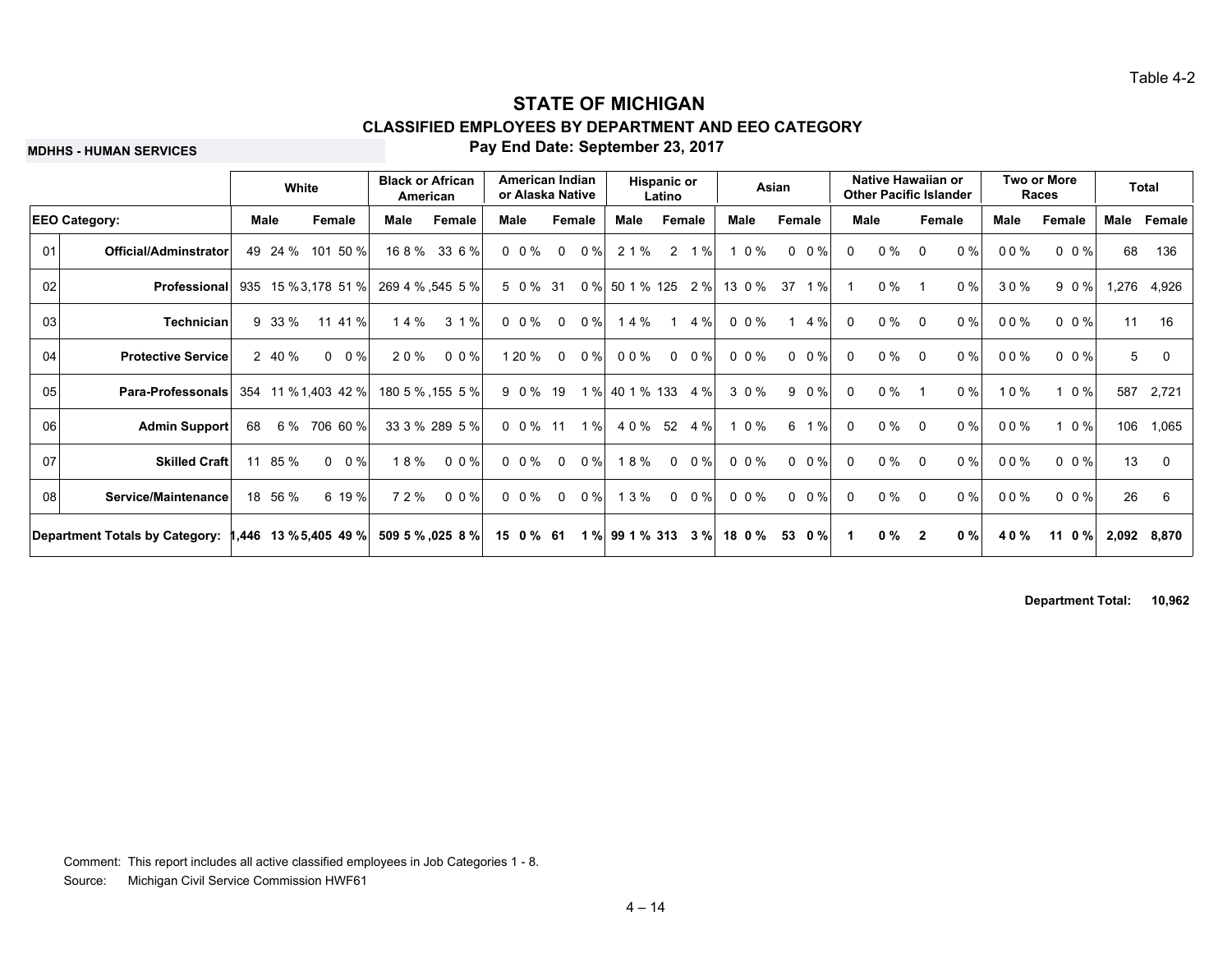**MILITARY & VETERAN AFFAIRS**

#### **Pay End Date: September 23, 2017**

|    |                                       |    | White    |                       | American | <b>Black or African</b> | American Indian<br>or Alaska Native |                |        |        | Hispanic or<br>Latino |              |           | Asian              |              | Native Hawaiian or<br><b>Other Pacific Islander</b> |             |        |      | Two or More<br>Races |                | <b>Total</b>   |
|----|---------------------------------------|----|----------|-----------------------|----------|-------------------------|-------------------------------------|----------------|--------|--------|-----------------------|--------------|-----------|--------------------|--------------|-----------------------------------------------------|-------------|--------|------|----------------------|----------------|----------------|
|    | <b>EEO Category:</b>                  |    | Male     | Female                | Male     | Female                  | Male                                |                | Female | Male   |                       | Female       | Male      | Female             |              | <b>Male</b>                                         |             | Female | Male | Female               | Male           | Female         |
| 01 | <b>Official/Adminstrator</b>          |    | 10 38 %  | 10 38 %               | 14%      | $0 \t0\%$               | $0 \t0\%$                           | $\mathbf{0}$   | $0\%$  | 14%    | $\mathbf 1$           | 4 %          | 2 8 %     | 4 %<br>$\mathbf 1$ | 0            | $0\%$                                               | $\mathbf 0$ | 0%     | 00%  | $0 \t 0 \%$          | 14             | 12             |
| 02 | Professional                          |    | 56 35 %  | 88 55 %               | 2 1 %    | 6 4 %                   | $0 \t0\%$                           |                | 1%     | 11%    |                       | $1\%$        | 2 1 %     | 3<br>2%            | $\mathbf{0}$ | 0 %                                                 | $\Omega$    | $0\%$  | 11%  | $0 \t0\frac{9}{6}$   | 62             | 99             |
| 03 | <b>Technician</b>                     |    | 32 26 %  | 54 %<br>67            |          | 4 3 % 12 0 %            | $1 \t1\%$                           | $\overline{2}$ | 2%     | 11%    | -1                    | 1%           | 1%        | 2 2 %              | 0            | $0\%$                                               | $\Omega$    | 0%     | 00%  | $0 \t0\%$            | 39             | 84             |
| 04 | <b>Protective Service</b>             | 31 | 97 %     | $0\%$<br>$\mathbf{0}$ | 00%      | $0 \t0\%$               | $0 \t0\%$                           | $\overline{0}$ | 0%     | 13%    |                       | $0 \t 0 \%$  | 0 0 %     | $0 \t 0 \%$        | $\mathbf{0}$ | $0\%$                                               | $\Omega$    | 0%     | 00%  | $0 \t0\%$            | 32             | $\mathbf 0$    |
| 05 | <b>Para-Professonals</b>              | 54 | 34 %     | 79 49 %               | 64%      | $106\%$                 | $0 \t0\%$                           | -1             | 1%     | 74%    | $\mathbf 1$           | 1%           | $0 \t0\%$ | 2<br>1%            | $\mathbf{0}$ | $0\%$                                               | $\Omega$    | $0\%$  | 00%  | $0 \t0\%$            | 67             | 93             |
| 06 | Admin Support                         |    | 3%       | 25 69 %               | 13%      | 8 2 %                   | $0 \t0\%$                           | $\mathbf 0$    | $0\%$  | 00%    |                       | $0\quad 0\%$ | $0 \t0\%$ | 3%<br>$\mathbf 1$  | 0            | $0\%$                                               | $\mathbf 0$ | 0%     | 00%  | $0 \t0\%$            | $\overline{2}$ | 34             |
| 07 | <b>Skilled Craft</b>                  |    | 110 92 % | $2 \t2\%$             | 2 2 %    | $0 \t0\frac{9}{6}$      | $1 \t1\%$                           | $\mathbf{0}$   | $0\%$  | 54%    | $\Omega$              | $0\%$        | 0 0 %     | $0 \t 0 \%$        | $\Omega$     | $0\%$                                               | $\Omega$    | $0\%$  | 00%  | $0 \t0\%$            | 118            | $\overline{2}$ |
| 08 | Service/Maintenance                   |    | 64 52 %  | 44 36 %               | 4 3 %    | 76%                     | $1 \t1\%$                           | $\mathbf 0$    | $0\%$  | 3 2 %  | $\Omega$              | $0\%$        | $0\,0\%$  | $0 \t 0 \%$        | $\Omega$     | $0\%$                                               | $\Omega$    | $0\%$  | 00%  | $0 \t0\%$            | 72             | 51             |
|    | <b>Department Totals by Category:</b> |    | 358 46 % | 315 40 %              | 20 3 %   | 43 6 %                  | $3 \t0\%$                           | 4              | 1%     | 19 2 % | 4                     | 1%           | 5 1 %     | 1%<br>9            | $\mathbf{0}$ | $0\%$                                               | $\mathbf 0$ | 0%     | 10%  | $0 \t 0 \t \%$       | 406            | 375            |

**Department Total: 781**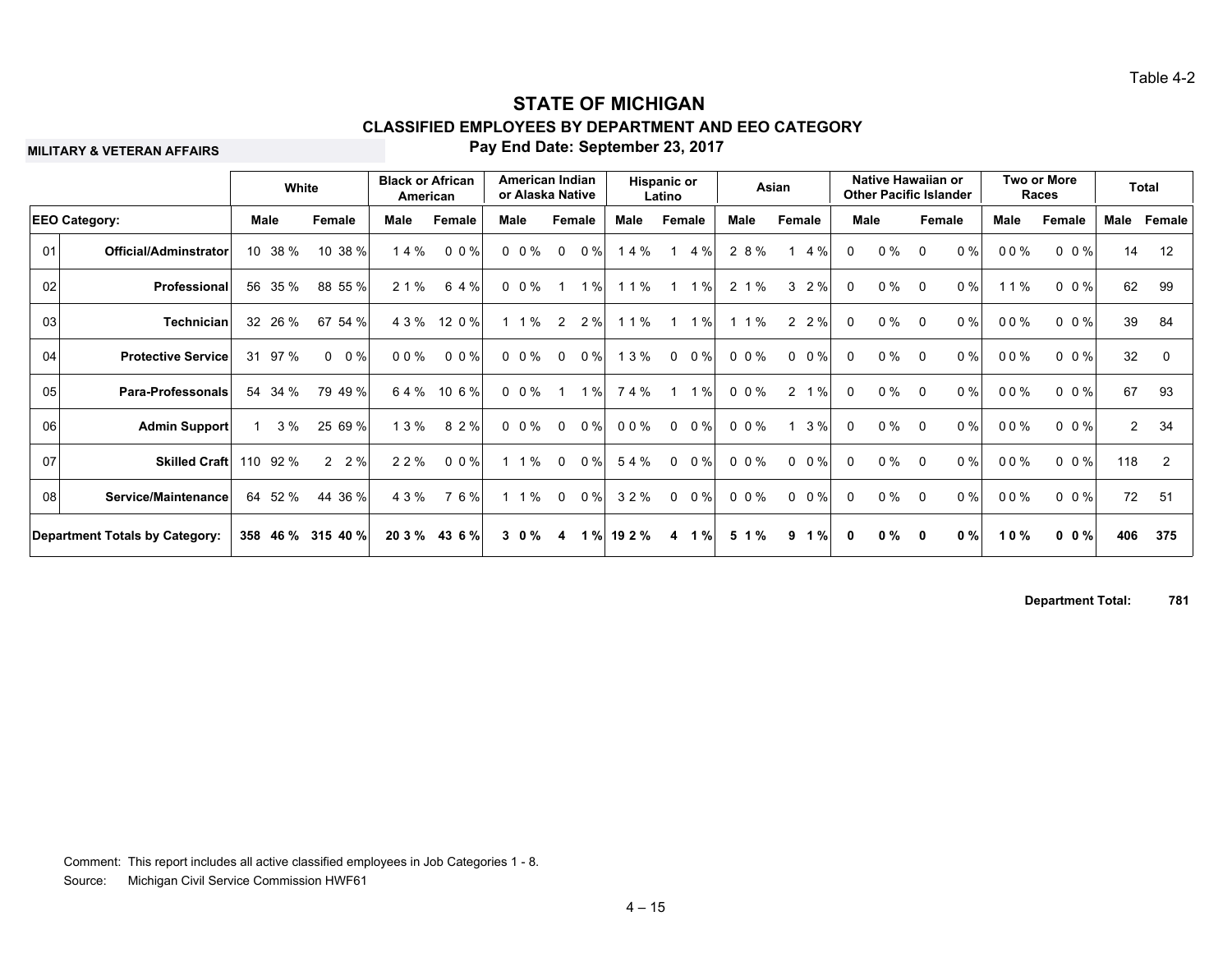**NATURAL RESOURCES**

#### **Pay End Date: September 23, 2017**

|    |                                       |      | White    |                       | <b>Black or African</b><br>American |               | American Indian<br>or Alaska Native |                |        | Hispanic or | Latino       |       |          | Asian                   |              | Native Hawaiian or<br><b>Other Pacific Islander</b> |          |        |        | Two or More<br>Races    |                 | <b>Total</b> |
|----|---------------------------------------|------|----------|-----------------------|-------------------------------------|---------------|-------------------------------------|----------------|--------|-------------|--------------|-------|----------|-------------------------|--------------|-----------------------------------------------------|----------|--------|--------|-------------------------|-----------------|--------------|
|    | <b>EEO Category:</b>                  | Male |          | Female                | Male                                | Female        | Male                                |                | Female | Male        | Female       |       | Male     | Female                  |              | Male                                                |          | Female | Male   | Female                  | Male            | Female       |
| 01 | Official/Adminstrator                 |      | 48 65 %  | 25 34 %               | $00\%$                              | $0.0\%$       | $0 \t0\%$                           | $\mathbf{0}$   | 0%     | 11%         | $\mathbf{0}$ | $0\%$ | 0 0 %    | $0 \t 0 \%$             | $\Omega$     | $0\%$                                               | $\Omega$ | 0%     | $00\%$ | $0 \t 0 \t \frac{9}{6}$ | 49              | 25           |
| 02 | Professional                          | 303  | 59 %     | 182 36 %              | 4 1 %                               | 6 1 %         | 3 1 %                               | 2              | $0\%$  | 20%         | 4            | 1%    | 4 1 %    | $0\%$<br>$\overline{2}$ | 0            | $0\%$                                               | $\Omega$ | $0\%$  | 00%    | $0 \t0\t%$              | 316             | 196          |
| 03 | Technician                            |      | 198 74 % | 59 22 %               | 52%                                 | 1 0 %         | $1 \t0\%$                           |                | 0%     | 31%         | $\mathbf{0}$ | $0\%$ | 0 0 %    | $0 \t 0 \%$             | $\Omega$     | 0 %                                                 | $\Omega$ | $0\%$  | 00%    | $1 \t0\%$               | 207             | 62           |
| 04 | <b>Protective Service</b>             |      | 517 82 % | 93 15 %               | 5 1 %                               | 2 0 %         | 2 0 %                               | $\Omega$       | $0\%$  | 6 1 %       | $\Omega$     | $0\%$ | 3 0 %    | $0 \t 0 \t \frac{9}{6}$ | $\Omega$     | $0\%$                                               | $\Omega$ | $0\%$  | 00%    | $0 \t0\frac{9}{6}$      | 533             | 95           |
| 05 | Para-Professonals                     |      | 12 26 %  | 33 72 %               | $00\%$                              | 12%           | $0 \t0\%$                           | $\mathbf{0}$   | 0%     | 00%         | $\mathbf{0}$ | 0 %   | 0 0 %    | $0 \t 0 \%$             | $\mathbf{0}$ | $0\%$                                               | $\Omega$ | $0\%$  | 00%    | $0 \t0\frac{9}{6}$      | 12 <sup>2</sup> | 34           |
| 06 | <b>Admin Support</b>                  | 12   |          | 9 % 114 81 %          | 00%                                 | 10 7 %        | $0\ 0\%$                            | $\overline{1}$ | 1%     | 00%         |              | 2 1 % | $0\,0\%$ | $1 \t1%$                | $\Omega$     | $0\%$                                               | $\Omega$ | 0%     | 00%    | $1 \t1%$                | 12              | 129          |
| 07 | Skilled Craft 117                     |      | 79 %     | 28 19 %               | 0 0 %                               | 0 0 %         | $2 \t1%$                            | $\mathbf 0$    | $0\%$  | 00%         | $\mathbf{0}$ | $0\%$ | 1%       | $0 \t 0\%$              | $\Omega$     | 0 %                                                 | $\Omega$ | 0%     | 00%    | $0 \t0\%$               | 120             | -28          |
| 08 | Service/Maintenance                   |      |          | 549 53 % 416 40 %     |                                     | 24 2 % 32 3 % | 6 1 %                               | $\mathbf{3}$   | 0%     | 30%         |              | 4 0 % | 3 0 %    | 2 0 %                   | $\mathbf{0}$ | $0\%$                                               | $\Omega$ | $0\%$  | 00%    | $0 \t0\%$               | 585             | 457          |
|    | <b>Department Totals by Category:</b> |      |          | $1,756$ 61 % 950 33 % | 38 1 %                              | 52 2 %        | 14 0 %                              |                | $0 \%$ | 15 1 %      | 10           | $0\%$ | 11 0 $%$ | 50%                     | $\mathbf{0}$ | $0 \%$                                              | 0        | $0\%$  | $00\%$ | 20%                     | 1,834           | 1,026        |

**Department Total: 2,860**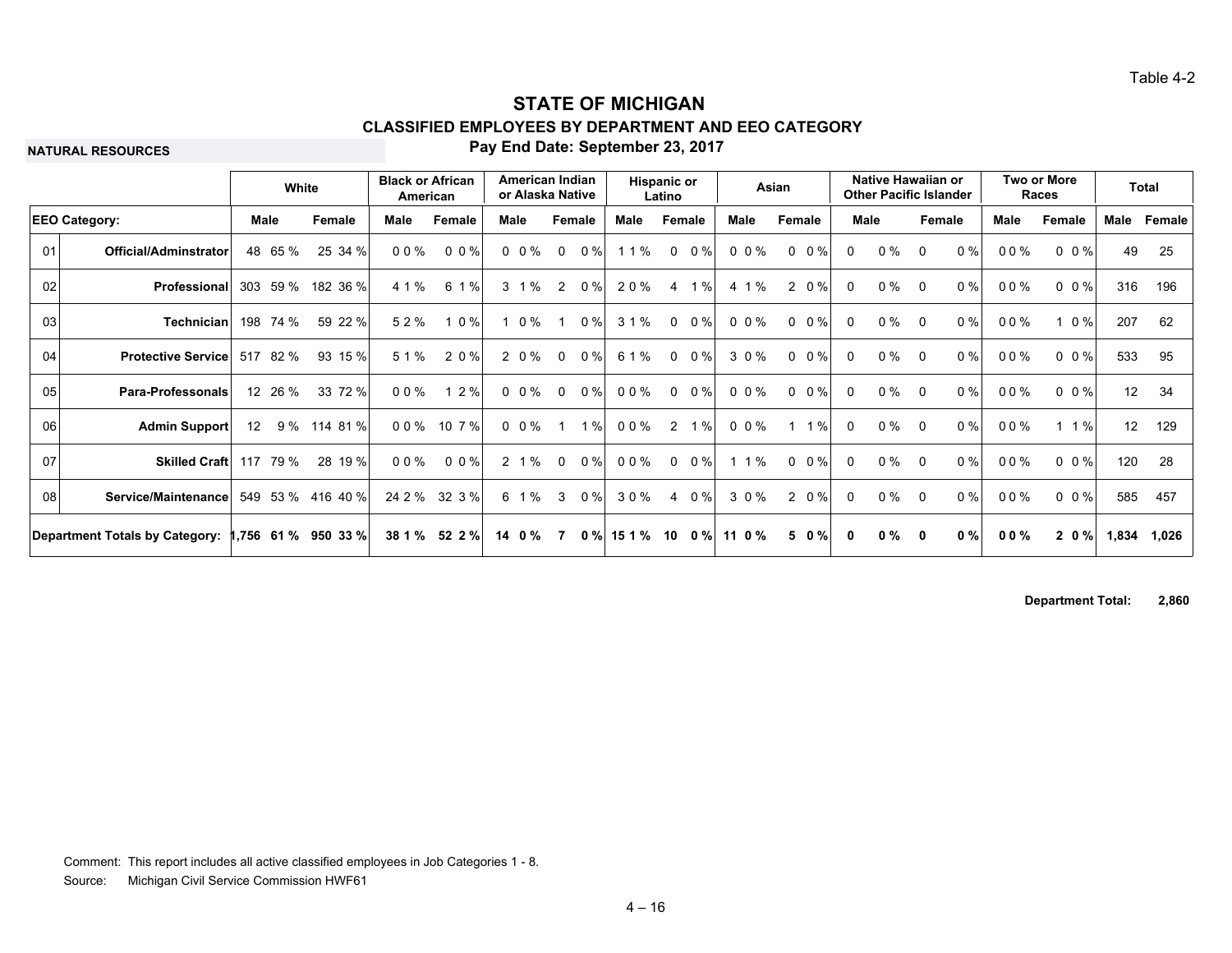**STATE**

### **Pay End Date: September 23, 2017**

|    |                                |                 | White   |                   | <b>Black or African</b> | American       |      | American Indian<br>or Alaska Native |                |       |       | <b>Hispanic or</b><br>Latino |        |                      | Asian                 |              | Native Hawaiian or<br><b>Other Pacific Islander</b> |              |       |      | Two or More<br>Races |      | <b>Total</b> |
|----|--------------------------------|-----------------|---------|-------------------|-------------------------|----------------|------|-------------------------------------|----------------|-------|-------|------------------------------|--------|----------------------|-----------------------|--------------|-----------------------------------------------------|--------------|-------|------|----------------------|------|--------------|
|    | <b>EEO Category:</b>           |                 | Male    | Female            | Male                    | Female         | Male |                                     | Female         |       | Male  |                              | Female | Male                 | Female                |              | <b>Male</b>                                         | Female       |       | Male | Female               | Male | Female       |
| 01 | Official/Adminstrator          |                 | 19 42 % | 16 36 %           | 37%                     | 2 4 %          |      | 2 %                                 | $\mathbf 0$    | 0%    | 1 2 % | $\mathbf{2}$                 | 4 %    | $0\,0\%$             | 2%                    | $\Omega$     | $0\%$                                               | $\Omega$     | $0\%$ | 00%  | $0 \t0\%$            | 24   | 21           |
| 02 | Professional                   | 81              | 38 %    | 89 42 %           | 136%                    | 21 0 %         |      | $0\;\;0\;\%$                        | $\mathbf{1}$   | 0%    | 00%   | 4                            | 2%     | 2 1 %                | %<br>3                | $\Omega$     | $0\%$                                               | $\Omega$     | $0\%$ | 00%  | $0 \t0\%$            | 96   | 118          |
| 03 | <b>Technician</b>              |                 | 22 21 % | 59 56 %           | 44%                     | 17 6 %         |      | $0\ 0\%$                            | $\mathbf{0}$   | $0\%$ | 00%   |                              | 1%     | $1\%$<br>$\mathbf 1$ | $0\%$<br>$\mathbf{0}$ | $\Omega$     | $0\%$                                               | $\Omega$     | $0\%$ | 1%   | $0 \t0\%$            | 28   | 77           |
| 05 | <b>Para-Professonals</b>       | 59              |         | 7 % 515 63 %      |                         | 14 2 % 165 0 % |      | $0 \t0\%$                           | $\overline{7}$ | 1%    | 71%   |                              | 38 5 % | 2 0 %                | 1%<br>7               | $\Omega$     | $0\%$                                               | $\Omega$     | $0\%$ | 10%  | $0 \t0\%$            | 83   | 732          |
| 06 | <b>Admin Support</b>           |                 | 33 16 % | 132 64 %          | 52%                     | 23 1 %         |      | 0 0 %                               | 4              | 2%    | 00%   | 5                            | 2%     | 2 1 %                | $\overline{2}$<br>1%  | $\Omega$     | $0\%$                                               | $\Omega$     | 0%    | 10%  | $0 \t0\%$            | 41   | 166          |
| 07 | <b>Skilled Craft</b>           | 10 <sup>°</sup> | 77 %    | 3 23 %            | 0 0 %                   | $0 \t0\%$      |      | $0\ 0\%$                            | $\mathbf 0$    | $0\%$ | 00%   | $\mathbf{0}$                 | $0\%$  | $0 \t0\%$            | $0 \t 0\%$            | 0            | $0\%$                                               | $\Omega$     | $0\%$ | 00%  | $0 \t0\%$            | 10   | 3            |
|    | 08<br>Service/Maintenance      |                 | 15 11 % | 80 61 %           | 22%                     | 21 6 %         |      | $0\;\;0\;\%$                        | $\mathbf 0$    | $0\%$ | 11%   | 9                            | 7%     | 0 0 %                | $2 \t2\%$             | $\Omega$     | $0\%$                                               | $\Omega$     | 0%    | 00%  | $1 \t1%$             | 18   | 113          |
|    | Department Totals by Category: |                 |         | 239 16 % 894 58 % |                         | 41 3 % 249 6 % |      | $10\%$ 12                           |                | 1%    | 91%   | 59                           | 4 %    | 70%                  | 1%<br>15              | $\mathbf{0}$ | $0\%$                                               | $\mathbf{0}$ | 0%    | 30%  | 10%                  | 300  | 1,230        |

**Department Total: 1,530**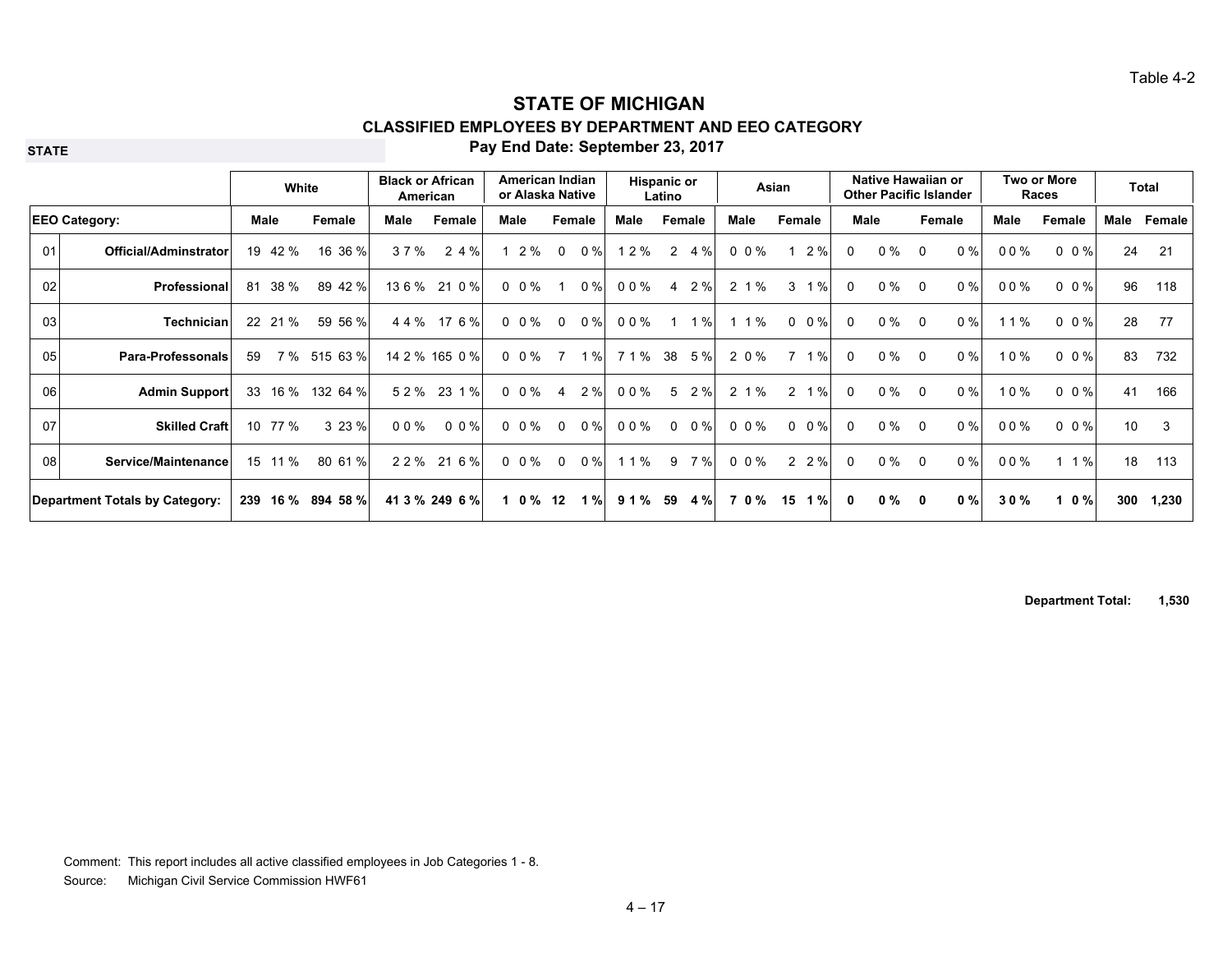**STATE POLICE**

### **Pay End Date: September 23, 2017**

|    |                                       |     | White      |                   | <b>Black or African</b><br>American |                    | American Indian<br>or Alaska Native |              |        |        | <b>Hispanic or</b><br>Latino |           |            | Asian                 |              | Native Hawaiian or<br><b>Other Pacific Islander</b> |              |       |        | Two or More<br>Races |       | Total  |
|----|---------------------------------------|-----|------------|-------------------|-------------------------------------|--------------------|-------------------------------------|--------------|--------|--------|------------------------------|-----------|------------|-----------------------|--------------|-----------------------------------------------------|--------------|-------|--------|----------------------|-------|--------|
|    | <b>EEO Category:</b>                  |     | Male       | Female            | Male                                | Female             | Male                                | Female       |        | Male   |                              | Female    | Male       | Female                |              | Male                                                | Female       |       | Male   | Female               | Male  | Female |
| 01 | Official/Adminstrator                 | 39  | 72 %       | 13 24 %           | 1 2 %                               | 0.0%               | $0 \t0\%$                           | $\mathbf 0$  | 0%     | 00%    | $\mathbf{0}$                 | 0%        | 12%        | $0 \t 0 \%$           | $\Omega$     | $0\%$                                               | $\Omega$     | 0%    | 00%    | $0 \t0\%$            | 41    | 13     |
| 02 | <b>Professional</b>                   | 264 | 45 %       | 273 47 %          | 15 3 %                              | 9 2 %              | 3 1 %                               | $\mathbf{0}$ | 0%     | 6 1 %  | 9                            | 2%        | 4 1 %      | $\mathbf{2}$<br>$0\%$ | 0            | $0\%$                                               | $\Omega$     | 0%    | $00\%$ | $0 \t0\%$            | 292   | 293    |
| 03 | Technician                            |     | 350 75 %   | 64 14 %           | 19 4 %                              | 6 1 %              | 8 2 %                               | $\mathbf 0$  | $0\%$  | 11 2 % | 3                            | 1%        | 2 0 %      | $0\%$<br>$\mathbf 1$  | $\mathbf 0$  | $0\%$                                               | $\Omega$     | 0%    | 00%    | $0 \t0\%$            | 390   | 74     |
| 04 | <b>Protective Service 1,227 80 %</b>  |     |            | 137<br>9%         | 82 5 %                              | 15 1 %             | 17 1 %                              | -1           | 0%     | 36 2 % | 3                            | $0\%$     | 9 1 %      | $3 \t0\%$             | $\Omega$     | $0\%$                                               | $\Omega$     | $0\%$ | 30%    | $0 \t0\%$            | 1,374 | 159    |
| 05 | <b>Para-Professonals</b>              |     | 18 22 %    | 52 63 %           | 2 2 %                               | 79%                | $0 \t0\%$                           | $\mathbf{0}$ | $0\%$  | 00%    |                              | $2 \t2\%$ | $0 \t0\%$  | 1%<br>$\mathbf 1$     | $\Omega$     | $0\%$                                               | $\Omega$     | $0\%$ | 00%    | $0 \t0\%$            | 20    | 62     |
| 06 | Admin Support                         |     | 41 18 %    | 165 73 %          |                                     | 10% 115%           | $0 \t0\%$                           | 2            | 1%     | 00%    | 5                            | 2%        | 2 1 %      | $0 \t 0 \%$           | $\Omega$     | $0\%$                                               | $\Omega$     | 0%    | 00%    | $0 \t0\frac{9}{6}$   | 44    | 183    |
| 07 | <b>Skilled Craft</b>                  |     | 10 91 %    | $0\%$<br>$\Omega$ | $00\%$                              | 0.0%               | $0\;\;0\;\%$                        | $\mathbf 0$  | $0\%$  | 00%    | 0                            | $0\%$     | 1 9 %      | $0 \t 0 \%$           | 0            | $0\%$                                               | $\Omega$     | $0\%$ | $00\%$ | $0 \t0\%$            | 11    | 0      |
|    | 08<br>Service/Maintenance             |     | 4 33 %     | 6 50 %            | 00%                                 | $0 \t0\frac{9}{6}$ | $0\;\;0\;\%$                        | $\mathbf 0$  | $0\%$  | 00%    |                              | 2 17 %    | $0 \t0\%$  | $0 \t 0 \%$           | $\mathbf 0$  | $0\%$                                               | $\Omega$     | 0%    | 00%    | $0 \t0\%$            | 4     | 8      |
|    | <b>Department Totals by Category:</b> |     | 1,953 66 % | 710 24 %          | 120 4 %                             | 48 2 %             | 28 1 %                              | 3            | $0 \%$ | 53 2 % | 24                           | 1%        | $19 \t1\%$ | $0\%$<br>7            | $\mathbf{0}$ | $0\%$                                               | $\mathbf{0}$ | $0\%$ | 30%    | $0 \t0\%$            | 2,176 | 792    |

**Department Total: 2,968**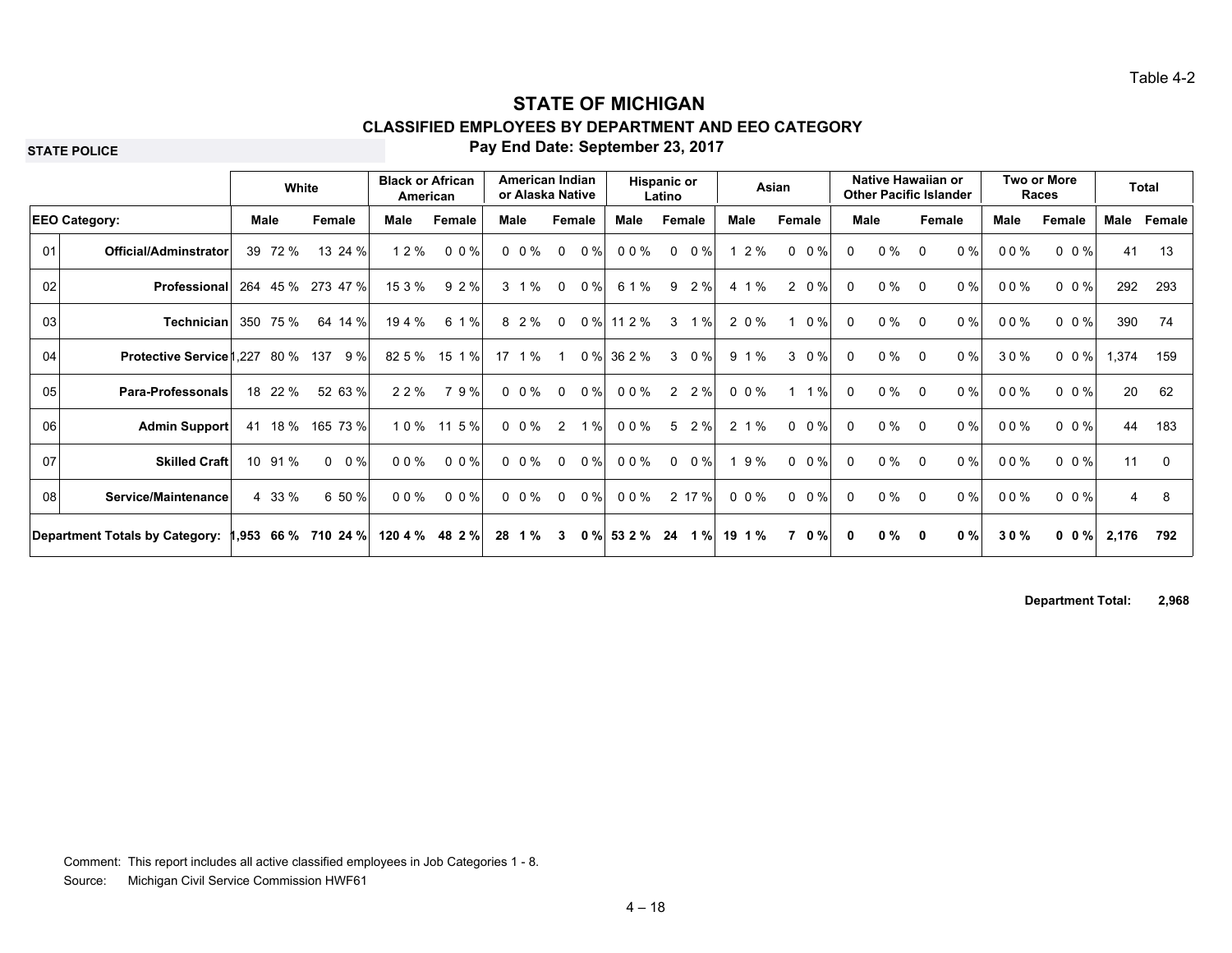**TALENT & ECONOMIC DEVELOPMENT**

#### **Pay End Date: September 23, 2017**

|    |                                       |            | White             |      | <b>Black or African</b><br>American |           | American Indian<br>or Alaska Native |        | Hispanic or<br>Latino |       | Asian                 |                       | Native Hawaiian or<br><b>Other Pacific Islander</b> |              | Two or More<br>Races |                | <b>Total</b> |
|----|---------------------------------------|------------|-------------------|------|-------------------------------------|-----------|-------------------------------------|--------|-----------------------|-------|-----------------------|-----------------------|-----------------------------------------------------|--------------|----------------------|----------------|--------------|
|    | <b>EEO Category:</b>                  | Male       | Female            | Male | Female                              | Male      | Female                              | Male   | Female                | Male  | Female                | <b>Male</b>           | Female                                              | <b>Male</b>  | Female               | Male           | Female       |
| 01 | Official/Adminstrator                 | 30 39 %    | 33 43 %           | 79%  | 56%                                 | $0 \t0\%$ | $0\%$<br>$\mathbf 0$                | 00%    | $0\%$<br>$\mathbf 0$  | 1 1 % | $1 \t1\%$             | $0\%$<br>$\Omega$     | $\Omega$                                            | $0\%$<br>00% | $0 \t0\%$            | 38             | 39           |
| 02 | Professional                          | 141        | 28 %<br>206 41 %  |      | 23 5 % 109 2 %                      | $0 \t0\%$ | $0\%$<br>$\mathbf 0$                | 71%    | $\%$<br>$5^{\circ}$   | 1 0 % | 8<br>2%               | $0\%$<br>$\Omega$     | $\Omega$                                            | $0\%$<br>00% | $0\%$                | 172            | 329          |
| 03 | <b>Technician</b>                     | 5 20 %     | 15 60 %           | 14%  | 14%                                 | $0 \t0\%$ | $0\%$<br>$\mathbf 0$                | 00%    | 8 %<br>$\overline{2}$ | 0 0 % | $0 \t 0 \%$           | $0\%$<br>$\Omega$     | $\Omega$                                            | 0%           | 14 %<br>$0 \t0\%$    | $\overline{7}$ | 18           |
| 05 | Para-Professonals                     | 13 %<br>67 | 163 31 %          |      | 40 8 % 201 9 %                      | 2 0 %     | 0%<br>$\overline{2}$                | 82%    | 26 5%                 | 3 1 % | $5^{\circ}$<br>$1 \%$ | $\Omega$              | $0\%$<br>$\overline{0}$                             | 0%<br>00%    | $1 \t0\%$            | 120            | 398          |
| 06 | <b>Admin Support</b>                  | $3 \t5\%$  | 37 64 %           | 12%  | 15 6 %                              | $0 \t0\%$ | $\mathbf{0}$<br>$0\%$               | 00%    | 3%<br>2               | 0 0 % | $0 \t0\%$             | 0 %<br>$\Omega$       | $\overline{0}$                                      | $0\%$<br>00% | $0 \t0\%$            | 4              | 54           |
| 07 | <b>Skilled Craft</b>                  | 64 %       | $0 \t 0\%$        | 37%  | $0 \t0\%$                           | $0 \t0\%$ | $0\%$<br>$\Omega$                   | 9%     | $0\%$<br>$\Omega$     | 0.0%  | $0 \t 0 \%$           | $0\%$<br>$\Omega$     | $\overline{0}$                                      | $0\%$<br>00% | $0 \t0\frac{9}{6}$   | 11             | $\Omega$     |
| 08 | Service/Maintenance                   | 2 33 %     | $0 \t 0 \%$       | 30%  | 17%                                 | $0 \t0\%$ | $0\%$<br>$\mathbf 0$                | 00%    | 0%<br>$\Omega$        | 0 0 % | $0 \t 0 \%$           | $0\%$<br>$\Omega$     | $\overline{0}$                                      | 0%<br>00%    | $0 \t0\%$            | 5              |              |
|    | <b>Department Totals by Category:</b> |            | 255 21 % 454 38 % |      | 78 7 % 332 8 %                      | $2\,0\%$  | $0 \%$<br>$\overline{2}$            | 16 1 % | 35<br>3%              | 50%   | $1\%$<br>14           | $0\%$<br>$\mathbf{0}$ | 0                                                   | 0%<br>10%    | 20%                  | 357            | 839          |

**Department Total: 1,196**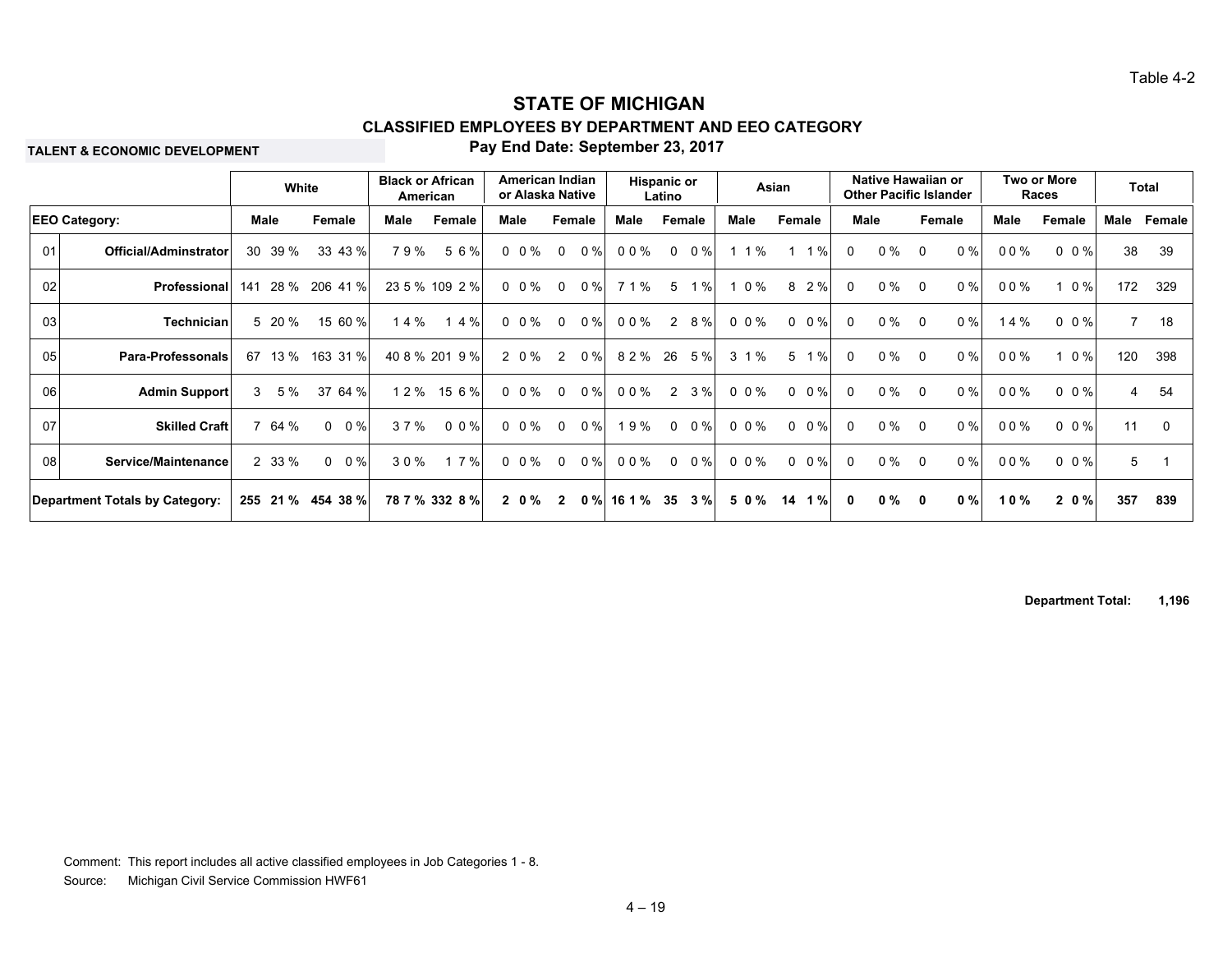**TECHNOLOGY, MANAGEMENT & BUDGET**

#### **Pay End Date: September 23, 2017**

|                 |                                       |     | White    |                      | <b>Black or African</b><br>American |                 |      |           | American Indian<br>or Alaska Native |       |        | <b>Hispanic or</b><br>Latino |             |                 |           | Asian               |             |              | Native Hawaiian or<br><b>Other Pacific Islander</b> |          |        |        | Two or More<br>Races |       | <b>Total</b> |
|-----------------|---------------------------------------|-----|----------|----------------------|-------------------------------------|-----------------|------|-----------|-------------------------------------|-------|--------|------------------------------|-------------|-----------------|-----------|---------------------|-------------|--------------|-----------------------------------------------------|----------|--------|--------|----------------------|-------|--------------|
|                 | <b>EEO Category:</b>                  |     | Male     | Female               | Male                                | Female          | Male |           | Female                              |       | Male   |                              | Female      | Male            |           | Female              |             | Male         |                                                     |          | Female | Male   | Female               | Male  | Female       |
| 01              | Official/Adminstrator                 |     | 143 51 % | 101 36 %             | 83%                                 | 10 4 %          |      | 0 %       |                                     | 0%    | 2 1 %  | $\mathbf 0$                  | $0\%$       |                 | 9 3 %     | 4                   | 1%          | $\Omega$     | $0\%$                                               | $\Omega$ | $0\%$  | 00%    | $0 \t0\%$            | 163   | 116          |
| 02 <sub>l</sub> | <b>Professional</b>                   | 950 | 50 %     | 523 28 %             | 653%                                | 66 3 %          |      | 2 0 %     | 2                                   | $0\%$ | 19 1 % | 19                           |             | 1 % 120 6 % 126 |           |                     | 7%          | $\Omega$     | $0\%$                                               | $\Omega$ | $0\%$  | 10%    | $0 \t0\%$            | 1,157 | 736          |
| 03              | Technician                            | 211 | 64 %     | 60 18 %              | 175%                                | 12 4 %          |      | $0\%$     | $\overline{0}$                      | 0%    | 72%    | 2                            | 1%          |                 | 8 2 %     |                     | 5 2 %       | $\Omega$     | $0\%$                                               | $\Omega$ | 0%     | 10%    | 4 1 %                | 245   | 83           |
| 05              | Para-Professonals                     |     | 44 29 %  | 78 51 %              |                                     | 53% 203%        |      | $0 \t0\%$ |                                     | 1%    | 2 1 %  | 4                            | 3%          |                 | 0 0 %     |                     | $0 \t 0 \%$ | $\Omega$     | $0\%$                                               | $\Omega$ | 0%     | 00%    | $0 \t0\%$            | 51    | 103          |
| 06              | <b>Admin Support</b>                  |     | 4 4 %    | 79 77 %              | 1 1 %                               | 10 0 %          |      | $0 \t0\%$ |                                     | 1%    | 00%    | 8                            | 8 %         |                 | 0 0 %     |                     | $0 \t 0 \%$ | $\Omega$     | $0\%$                                               | $\Omega$ | 0%     | $00\%$ | $0 \t0\%$            | 5     | 98           |
| 07              | <b>Skilled Craft</b>                  | 167 | 90%      | 2%<br>$\overline{4}$ | 63%                                 | 1 1 %           |      | 1%        | $\mathbf 0$                         | 0%    | 53%    |                              | 1%          |                 | $0 \t0\%$ |                     | $0 \t 0 \%$ | $\Omega$     | $0\%$                                               | $\Omega$ | 0%     | 00%    | $0 \t0\frac{9}{6}$   | 179   | 6            |
| 08 <sub>l</sub> | Service/Maintenance                   | 101 | 83 %     | 5 4 %                | 65%                                 | 2 2 %           |      | $0\ 0\%$  | $\overline{\mathbf{0}}$             | $0\%$ | 76%    |                              | $0 \t 0 \%$ |                 | 1 1 %     |                     | $0 \t 0 \%$ | $\Omega$     | $0\%$                                               | $\Omega$ | $0\%$  | 00%    | $0 \t0\%$            | 115   | -7           |
|                 | <b>Department Totals by Category:</b> |     |          | 1,620 53 % 850 28 %  |                                     | 108 4 % 121 4 % |      | 50%       | 5                                   | 0%    | 42 1 % | 34                           |             |                 |           | 1 % 138 5 % 135 4 % |             | $\mathbf{0}$ | 0 %                                                 | 0        | 0%     | 20%    | 4 0 %                | 1,915 | 1,149        |

**Department Total: 3,064**

Comment: This report includes all active classified employees in Job Categories 1 - 8.

Source: Michigan Civil Service Commission HWF61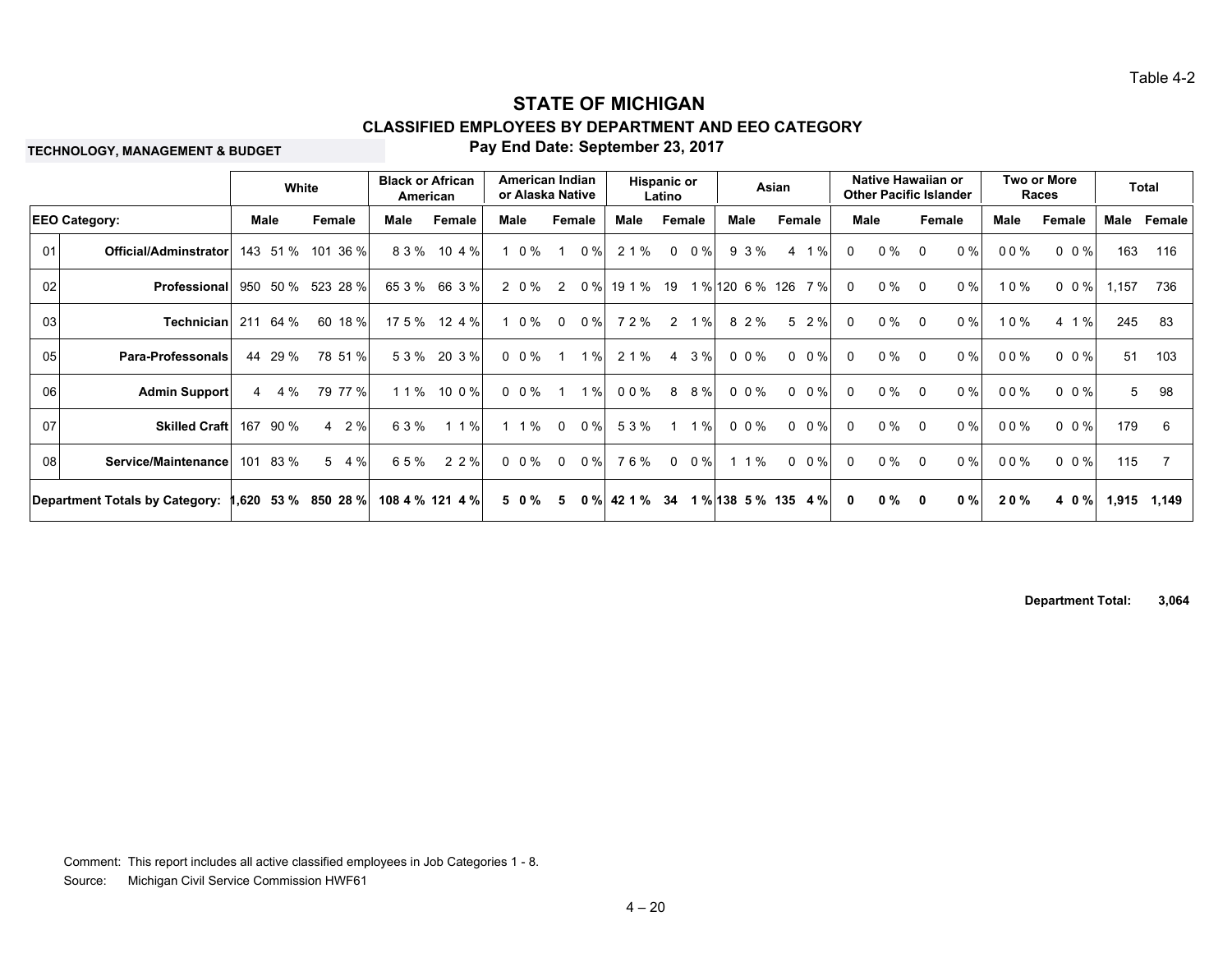**TRANSPORTATION**

#### **Pay End Date: September 23, 2017**

|    |                                       |      | White   |                     | <b>Black or African</b><br>American |               |      | American Indian<br>or Alaska Native |                |        | Hispanic or  | Latino      |             |           | Asian                   |              | Native Hawaiian or<br><b>Other Pacific Islander</b> |             |       |      | Two or More<br>Races    |       | <b>Total</b> |
|----|---------------------------------------|------|---------|---------------------|-------------------------------------|---------------|------|-------------------------------------|----------------|--------|--------------|-------------|-------------|-----------|-------------------------|--------------|-----------------------------------------------------|-------------|-------|------|-------------------------|-------|--------------|
|    | <b>EEO Category:</b>                  | Male |         | Female              | Male                                | Female        | Male |                                     | Female         |        | Male         | Female      |             | Male      | Female                  |              | Male                                                | Female      |       | Male | Female                  | Male  | Female       |
| 01 | Official/Adminstrator                 |      | 65 61 % | 30 28 %             | 44%                                 | 55%           |      | $1 \t1\%$                           | $\mathbf{0}$   | $0\%$  | 00%          | $\mathbf 0$ | $0\%$       | $0 \t0\%$ | $2\;\;2\;\%$            | $\Omega$     | $0\%$                                               | $\Omega$    | 0%    | 00%  | $0 \t0\%$               | 70    | 37           |
| 02 | Professional                          |      |         | 612 58 % 312 30 %   | 28 3 %                              | 29 3 %        |      | 3 0 %                               |                | $0\%$  | 17 2 %       | 6           | 1%          | 21 2 %    | 2%<br>18                | 0            | $0\%$                                               | $\Omega$    | $0\%$ | 00%  | $0 \t0\%$               | 681   | 366          |
| 03 | <b>Technician</b> 372 68 % 102 19 %   |      |         |                     | 22 4 %                              | 14 3 %        |      | 4 1 %                               | $\mathbf 0$    |        | $0\%$ 15 3 % |             | 2 0 %       | 14 3 %    | 2 0 %                   | $\mathbf 0$  | $0\%$                                               | $\mathbf 0$ | $0\%$ | 10%  | $0 \t 0 \t \frac{9}{6}$ | 428   | 120          |
| 04 | <b>Protective Service</b>             |      | 18 31 % | 27 47 %             | 2 3 %                               | 35%           |      | 2 3 %                               |                | 6 10 % | 00%          |             | $0 \t 0\%$  | 0 0 %     | $0 \t 0\%$              | $\mathbf{0}$ | $0\%$                                               | $\Omega$    | $0\%$ | 00%  | $0 \t0\%$               | 22    | 36           |
| 05 | <b>Para-Professonals</b>              | 64   | 46 %    | 55 40 %             | 4 3 %                               | 10 7 %        |      | $1 \t1\%$                           | $\overline{1}$ | 1%     | 1 1 %        |             | 2 1 %       | 0.0%      | 1%<br>1                 | $\mathbf{0}$ | $0\%$                                               | $\Omega$    | $0\%$ | 00%  | $0 \t0\%$               | 70    | 69           |
| 06 | Admin Support                         |      |         | 6 4 % 131 81 %      | 2 1 %                               | 19 2 %        |      | $0\;\;0\;\%$                        | $\mathbf{1}$   | 1%     | 00%          |             | 2 1 %       | 0 0 %     | $1 \t1%$                | $\Omega$     | $0\%$                                               | $\Omega$    | $0\%$ | 00%  | $0 \t 0 \t \frac{9}{6}$ | 8     | 154          |
| 07 | <b>Skilled Craft</b>                  | 523  | 89 %    | 13<br>2%            | 24 4 %                              | 2 0 %         |      | 18 3 %                              | $\mathbf{0}$   | 0%     | 7 1 %        | $\Omega$    | $0\%$       | 0.0%      | $0 \t 0 \t \frac{9}{6}$ | $\Omega$     | $0\%$                                               | $\Omega$    | $0\%$ | 00%  | $0 \t0\%$               | 572   | 15           |
| 08 | Service/Maintenance                   |      | 79 54 % | 55 37 %             | 2 1 %                               | 2 1 %         |      | 6 4 %                               | $\mathbf{3}$   | 2%     | 00%          |             | $0 \t 0 \%$ | $0 \t0\%$ | $0 \t 0 \%$             | $\Omega$     | $0\%$                                               | $\Omega$    | $0\%$ | 00%  | $0 \t0\%$               | 87    | 60           |
|    | <b>Department Totals by Category:</b> |      |         | 1,739 62 % 725 26 % |                                     | 88 3 % 84 3 % |      | 35 1 %                              | 12             | 0%     | 40 1 %       | 12          | $0\%$       | 35 1 %    | $1\%$<br>24             | $\mathbf{0}$ | $0 \%$                                              | $\mathbf 0$ | 0%    | 10%  | $0 \t0 \%$              | 1,938 | 857          |

**Department Total: 2,795**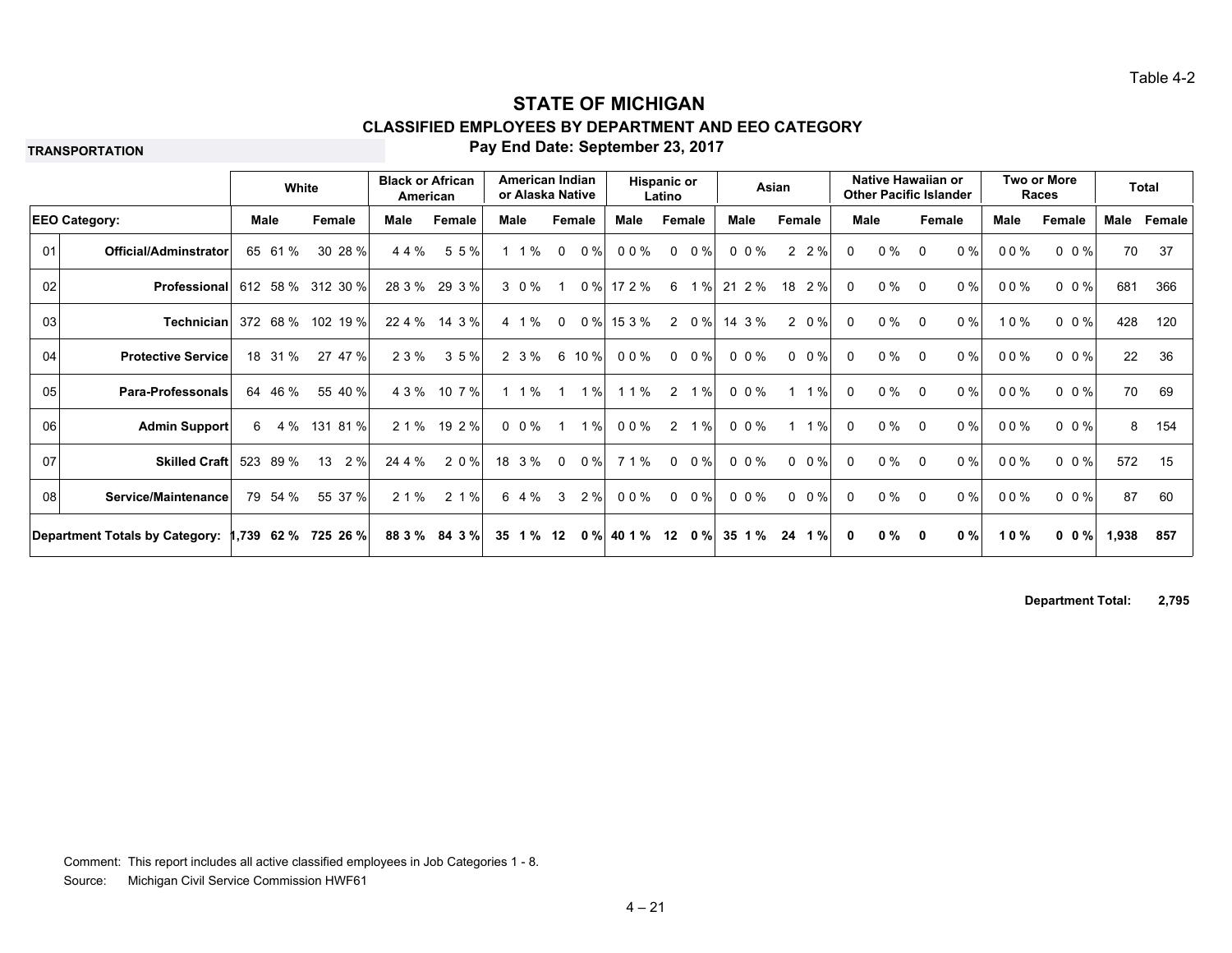**TREASURY**

#### **Pay End Date: September 23, 2017**

|    |                                |                   | White             |        | <b>Black or African</b><br>American |      |           | American Indian<br>or Alaska Native |       |        | Hispanic or<br>Latino |             |            | Asian                 |              | Native Hawaiian or<br><b>Other Pacific Islander</b> |                |        |      | <b>Two or More</b><br>Races |          | <b>Total</b>   |
|----|--------------------------------|-------------------|-------------------|--------|-------------------------------------|------|-----------|-------------------------------------|-------|--------|-----------------------|-------------|------------|-----------------------|--------------|-----------------------------------------------------|----------------|--------|------|-----------------------------|----------|----------------|
|    | <b>EEO Category:</b>           | Male              | Female            | Male   | Female                              | Male |           | Female                              |       | Male   |                       | Female      | Male       | Female                |              | Male                                                |                | Female | Male | Female                      | Male     | Female         |
| 01 | <b>Official/Adminstrator</b>   | 52 %<br>85        | 60 37 %           | 74%    | 5 3 %                               |      | $0 \t0\%$ | $\mathbf 0$                         | $0\%$ | 4 2 %  | 2                     | 1%          | $0 \t0\%$  | $0 \t 0 \%$           | 0            | $0\%$                                               | $\Omega$       | 0%     | 00%  | $0 \t 0 \t \frac{9}{6}$     | 96       | 67             |
| 02 | Professional                   | 37 %<br>301       | 324 40 %          | 50 6 % | 90 1 %                              |      | 0 %       | 2                                   | $0\%$ | 4 0 %  | 17                    | 2%          | 14 2 %     | 2%<br>15              | 0            | $0\%$                                               | $\Omega$       | 0%     | 00%  | $0\,0\%$                    | 370      | 448            |
| 03 | <b>Technician</b>              | 18 32 %           | 26 46 %           | 00%    | 59%                                 |      | $0 \t0\%$ | $\Omega$                            | $0\%$ | 00%    |                       | 2%          | $3\;5\;\%$ | 4 %<br>$\overline{2}$ | $\Omega$     | $0\%$                                               | $\Omega$       | 0%     | 00%  | 12%                         | 21       | 35             |
| 05 | Para-Professonals              | 18 %<br>29        | 92 58 %           |        | 53% 235%                            |      | $0 \t0\%$ | 2                                   | 1%    | 32%    |                       | 4 3 %       | 0 0 %      | $0 \t 0 \%$           | $\Omega$     | $0\%$                                               | $\overline{0}$ | 0%     | 00%  | $0 \t 0 \%$                 | 37       | 121            |
| 06 | <b>Admin Support</b>           | 57<br>12 %        | 286 62 %          | 10 2 % | 67 5 %                              |      | 2 0 %     | 4                                   | 1%    | 5 1 %  | 25                    | 5%          | 3 1 %      | 1%<br>3               | 0            | 0 %                                                 | 0              | 0%     | 00%  | 0 0 %                       | 77       | 385            |
| 07 | <b>Skilled Craft</b>           | $0\%$<br>$\Omega$ | 50 %              | $00\%$ | 1 0 %                               |      | $0 \t0\%$ | $\mathbf 0$                         | 0%    | 00%    | $\Omega$              | 0%          | $0 \t0\%$  | $0 \t 0 \%$           | $\Omega$     | $0\%$                                               | $\Omega$       | 0%     | 00%  | $0 \t 0 \t \frac{9}{6}$     | $\Omega$ | $\overline{2}$ |
| 08 | Service/Maintenance            | 5 50 %            | 5 50 %            | 00%    | $0 \t0\frac{9}{6}$                  |      | $0\ 0\%$  | $\Omega$                            | $0\%$ | 00%    |                       | $0 \t 0 \%$ | 0 0 %      | $0 \t 0 \%$           | $\Omega$     | $0\%$                                               | $\overline{0}$ | 0%     | 00%  | $0 \t0\%$                   | 5        | 5              |
|    | Department Totals by Category: |                   | 495 30 % 794 48 % |        | 72 4 % 191 1 %                      |      | $3 \t0\%$ | 8                                   | 0%    | 16 1 % | 49                    | 3%          | 20 1 %     | 20<br>1%              | $\mathbf{0}$ | 0 %                                                 | 0              | $0 \%$ | 00%  | 1 0 %                       | 606      | 1,063          |

**Department Total: 1,669**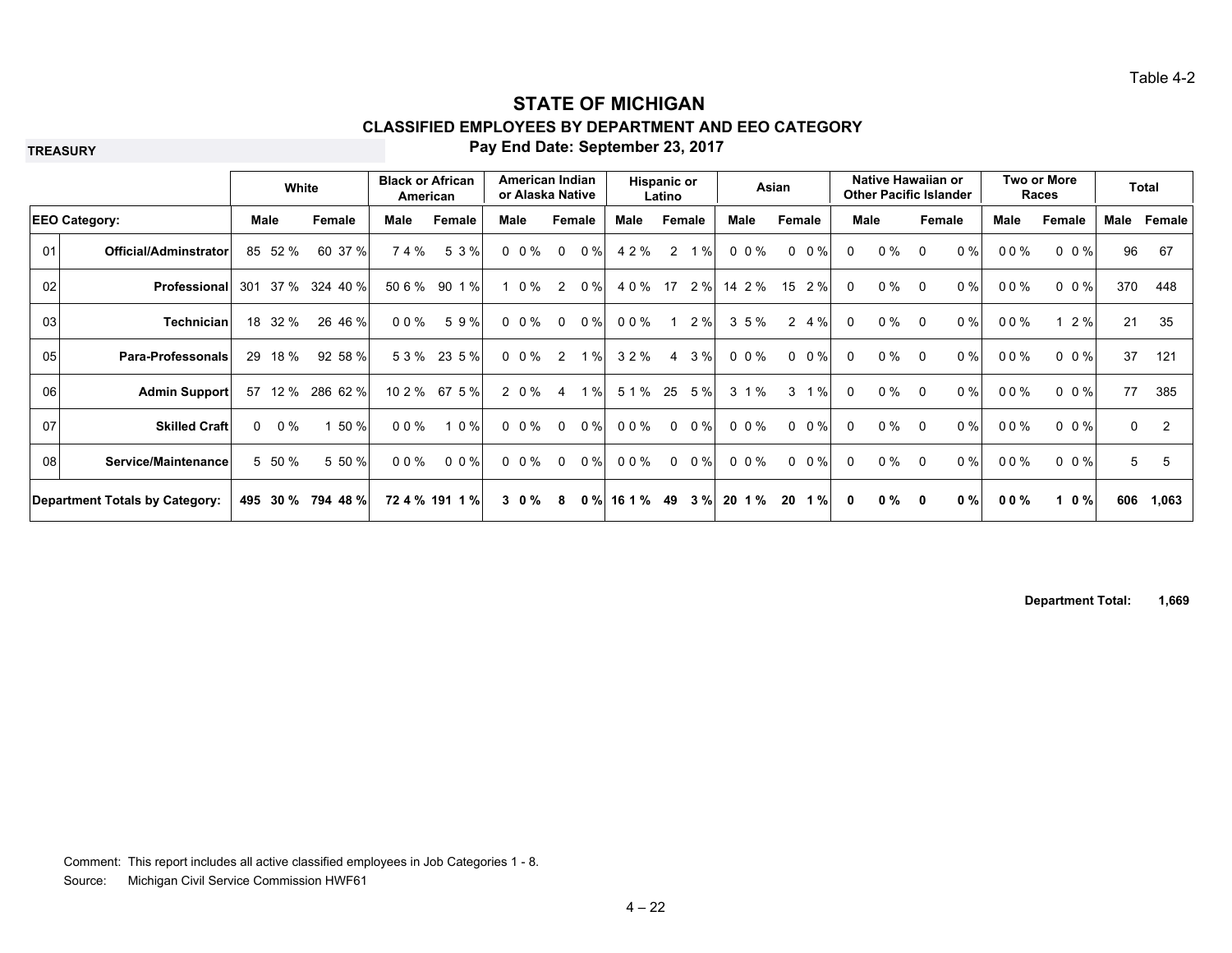# **STATE OF MICHIGAN ACTIVE CLASSIFIED EMPLOYEE DISTRIBUTION BY DEPARTMENT**

#### **RACE/ETHNIC GROUP AND GENDER ANALYSIS**

**Pay End Date: September 23, 2017**

|                                                                |                |              |        |               |                |             | <b>BLACK or</b>         |          |              |             | <b>AMERICAN INDIAN</b> |               |              | <b>HISPANIC</b> |                 |               |                |             |                |               |              |               | <b>NATIVE HAWAIIAN or</b>     |               |                | TWO or            |                |     |               |      |                 |      |              |
|----------------------------------------------------------------|----------------|--------------|--------|---------------|----------------|-------------|-------------------------|----------|--------------|-------------|------------------------|---------------|--------------|-----------------|-----------------|---------------|----------------|-------------|----------------|---------------|--------------|---------------|-------------------------------|---------------|----------------|-------------------|----------------|-----|---------------|------|-----------------|------|--------------|
|                                                                |                | <b>WHITE</b> |        |               |                |             | <b>AFRICAN AMERICAN</b> |          |              |             | or ALASKA NATIVE       |               |              | or LATINO       |                 |               |                |             | <b>ASIAN</b>   |               |              |               | <b>OTHER PACIFIC ISLANDER</b> |               |                | <b>MORE RACES</b> |                |     |               |      |                 |      |              |
|                                                                | <b>MALE</b>    |              |        | <b>FEMALE</b> |                | <b>MALE</b> | <b>FEMALE</b>           |          |              | <b>MALE</b> |                        | <b>FEMALE</b> |              | <b>MALE</b>     |                 | <b>FEMALE</b> |                | <b>MALE</b> |                | <b>FEMALE</b> |              | <b>MALE</b>   |                               | <b>FEMALE</b> |                | <b>MALE</b>       | <b>FEMALE</b>  |     | <b>FEMALE</b> |      | <b>MINORITY</b> |      | <b>GRAND</b> |
| <b>DEPARTMENT</b>                                              | No.            | %            | No.    | %             | No.            | %           | No.                     | %        |              | No. %       | No.                    | %             |              | No. %           |                 | No. %         |                | No. %       | No.            | %             |              | No. %         | No.                           | %             | No.            | %                 | No. %          |     | No.           | %    | No.             | %    | <b>TOTAL</b> |
| <b>AGRICULTURE &amp;</b><br><b>RURAL</b><br><b>DEVELOPMENT</b> |                | 226 49.2     | 191    | 41.6          | $7^{\circ}$    | 1.5         | 18                      | 3.9      | $\mathbf{1}$ | 0.2         | 1                      | 0.2           | 3            | 0.7             | $\overline{7}$  | 1.5           | $\mathbf{1}$   | 0.2         | $\overline{4}$ | 0.9           | $\mathbf{0}$ | 0.0           | $\mathbf{0}$                  | 0.0           | $\Omega$       | 0.0               | $\Omega$       | 0.0 | 221           | 48.1 | 42              | 9.2  | 459          |
| <b>ATTORNEY</b><br><b>GENERAL</b>                              | 200            | 40.0         | 240    | 48.0          | 13             | 2.6         | 29                      | 5.8      | $\mathbf{0}$ | 0.0         | $\mathbf{0}$           | 0.0           | 2            | 0.4             | 10              | 2.0           | $\overline{2}$ | 0.4         | $\overline{4}$ | 0.8           | $\mathbf{0}$ | 0.0           | $^{\circ}$                    | 0.0           | $\Omega$       | 0.0               | $\Omega$       | 0.0 | 283           | 56.6 | 60              | 12.0 | 500          |
| <b>AUDITOR</b><br><b>GENERAL</b>                               |                | 60 42.9      | 69     | 49.3          | $7^{\circ}$    | 5.0         | $\overline{2}$          | 1.4      | $\mathbf{0}$ | 0.0         |                        | $0\quad 0.0$  | $\mathbf{1}$ | 0.7             |                 | $1 \t 0.7$    | $\mathbf{0}$   | 0.0         | $\mathbf 0$    | 0.0           |              | $0\quad 0.0$  |                               | $0\quad 0.0$  | $\Omega$       | 0.0               | $\mathbf{0}$   | 0.0 | 72            | 51.4 | 11              | 7.9  | 140          |
| <b>CIVIL RIGHTS</b>                                            | $\overline{7}$ | 8.3          | 22     | 26.2          |                | 12 14.3     |                         | 33 39.3  | $\mathbf{0}$ | 0.0         |                        | $1 \t 1.2$    |              | 1.2             | 5               | 6.0           | $\mathbf{0}$   | 0.0         | $\mathbf{1}$   | 1.2           |              | $0\quad 0.0$  | $^{\circ}$                    | 0.0           |                | 1.2               |                | 1.2 | 63            | 75.0 | 55              | 65.5 | 84           |
| <b>CIVIL SERVICE</b><br><b>COMMISSION</b>                      | 56             | 12.5         | 289    | 64.4          | 13             | 2.9         |                         | 62 13.8  | $\Omega$     | 0.0         | 5 <sup>5</sup>         | 1.1           | 3            | 0.7             | 15              | 3.3           | $\Omega$       | 0.0         | $\overline{4}$ | 0.9           |              | $0\quad 0.0$  |                               | $0 \t 0.0$    |                | 0.2               |                | 0.2 | 376           | 83.7 | 104             | 23.2 | 449          |
| <b>CORRECTIONS</b>                                             | 6,720          | 54.6         | 2,963  | 24.1          | 925            | 7.5         | 1,042                   | 8.5      | 196          | 1.6         | 55                     | 0.4           | 212          | 1.7             | 118             | 1.0           | 44             | 0.4         | 26             | 0.2           |              | $0\quad 0.0$  | $\mathbf{0}$                  | 0.0           | 3              | 0.0               | 6              | 0.0 | 4,210         | 34.2 | 2,627           | 21.3 | 12,310       |
| <b>EDUCATION</b>                                               |                | 122 23.4     | 317    | 60.8          | 15             | 2.9         | 46                      | 8.8      | $\mathbf{0}$ | 0.0         | $\mathbf{0}$           | 0.0           | 3            | 0.6             | 10              | 1.9           | 3              | 0.6         | 5              | 1.0           |              | $0\quad 0.0$  |                               | $0\quad 0.0$  | $\Omega$       | 0.0               | $\mathbf{0}$   | 0.0 | 378           | 72.6 | 82              | 15.7 | 521          |
| <b>ENVIRONMENTAL</b><br>QUALITY                                | 559            | 48.3         | 500    | 43.2          | 14             | 1.2         | 25                      | 2.2      | -1           | 0.1         | $\overline{2}$         | 0.2           | 9            | 0.8             | 12 <sup>2</sup> | 1.0           | 15             | 1.3         | 18             | 1.6           |              | $0\quad 0.0$  |                               | $0\quad 0.0$  |                | 0.1               | 2              | 0.2 | 559           | 48.3 | 99              | 8.5  | 1,158        |
| <b>EXECUTIVE</b><br><b>OFFICE</b>                              |                | 20 33.3      | 36     | 60.0          | $\mathbf{0}$   | 0.0         | $\overline{2}$          | 3.3      | $\mathbf{0}$ | 0.0         | $\mathbf{0}$           | 0.0           | $\mathbf{1}$ | 1.7             | $\mathbf 0$     | 0.0           | $\mathbf{0}$   | 0.0         | -1             | 1.7           | $\mathbf{0}$ | 0.0           | $^{\circ}$                    | 0.0           | $\Omega$       | 0.0               | $\Omega$       | 0.0 | 39            | 65.0 | $\overline{4}$  | 6.7  | 60           |
| <b>INSURANCE AND</b><br><b>FINANCIAL SERV</b>                  |                | 94 31.2      | 157    | 52.2          | $\overline{7}$ | 2.3         | 23                      | 7.6      | $\mathbf{0}$ | 0.0         | $\mathbf{1}$           | 0.3           | 6            | 2.0             | 6               | 2.0           | 3              | 1.0         | $\overline{4}$ | 1.3           |              | $0\quad 0.0$  | $\mathbf{0}$                  | 0.0           | $\Omega$       | 0.0               | $\Omega$       | 0.0 | 191           | 63.5 | 50              | 16.6 | 301          |
| <b>LICENSING &amp;</b><br><b>REGULATORY</b><br><b>AFFAIRS</b>  |                | 638 32.5     | 945    | 48.2          | 59             | 3.0         |                         | 209 10.7 | 5            | 0.3         | 8                      | 0.4           | 25           | 1.3             |                 | 31 1.6        | 14             | 0.7         | 23             | 1.2           |              | $0\quad 0.0$  |                               | $0\quad 0.0$  |                | 0.1               | 3              | 0.2 | 1,219         | 62.2 | 378             | 19.3 | 1,961        |
| MDHHS-<br><b>COMMUNITY</b><br><b>HEALTH</b>                    | 765            | 23.8         | 1,415  | 44.0          | 291            | 9.0         | 530                     | 16.5     | 8            | 0.2         | 13                     | 0.4           | 27           | 0.8             | 57              | 1.8           | 38             | 1.2         | 67             | 2.1           | $\mathbf{1}$ | 0.0           |                               | $0\quad 0.0$  | 1              | 0.0               | 3              | 0.1 | 2.085         |      | 64.8 1,036      | 32.2 | 3,216        |
| <b>MDHHS-HUMAN</b><br><b>SERVICES</b>                          | 1.446          | 13.2         | 5.405  | 49.3          | 509            | 4.6         | 3.025 27.6              |          | 15           | 0.1         | 61                     | 0.6           | 99           | 0.9             | 313             | 2.9           | 18             | 0.2         | 53             | 0.5           | $\mathbf{1}$ | 0.0           | $\overline{2}$                | 0.0           |                | 0.0               | 11             | 0.1 | 8.870         | 80.9 | 4.111           | 37.5 | 10,962       |
| <b>MILITARY &amp;</b><br><b>VETERAN</b><br><b>AFFAIRS</b>      | 358            | 45.8         | 315    | 40.3          | 20             | 2.6         | 43                      | 5.5      | 3            | 0.4         | $\overline{4}$         | 0.5           | 19           | 2.4             | 4               | 0.5           | 5              | 0.6         | 9              | 1.2           |              | $0\quad 0.0$  |                               | $0\quad 0.0$  | -1             | 0.1               | $\mathbf 0$    | 0.0 | 375           | 48.0 | 108             | 13.8 | 781          |
| <b>NATURAL</b><br><b>RESOURCES</b>                             | 1,756 61.4     |              | 950    | 33.2          | 38             | 1.3         | 52                      | 1.8      | 14           | 0.5         | $\overline{7}$         | 0.2           | 15           | 0.5             | 10              | 0.3           | 11             | 0.4         | 5              | 0.2           |              | $0\quad 0.0$  |                               | $0\quad 0.0$  | $\Omega$       | 0.0               | $\overline{2}$ | 0.1 | 1,026         | 35.9 | 154             | 5.4  | 2,860        |
| <b>STATE</b>                                                   | 239            | 15.6         | 894    | 58.4          | 41             | 2.7         | 249                     | 16.3     |              | 0.1         | 12                     | 0.8           | 9            | 0.6             | 59              | 3.9           | 7              | 0.5         | 15             | 1.0           |              | $0\quad 0.0$  | $\mathbf{0}$                  | 0.0           | 3              | 0.2               |                | 0.1 | 1,230         | 80.4 | 397             | 25.9 | 1,530        |
| <b>STATE POLICE</b>                                            | 1,953          | 65.8         | 710    | 23.9          | 120            | 4.0         | 48                      | 1.6      | 28           | 0.9         | 3                      | 0.1           | 53           | 1.8             | 24              | 0.8           | 19             | 0.6         | $\overline{7}$ | 0.2           |              | $0\quad 0.0$  |                               | $0\quad 0.0$  | 3              | 0.1               | $\Omega$       | 0.0 | 792           | 26.7 | 305             | 10.3 | 2,968        |
| <b>TALENT &amp;</b><br><b>ECONOMIC</b><br><b>DEVELOPMENT</b>   |                | 255 21.3     | 454    | 38.0          | 78             | 6.5         |                         | 332 27.8 | $2^{\circ}$  | 0.2         |                        | $2 \t 0.2$    | 16           | 1.3             | 35              | 2.9           | 5              | 0.4         | 14             | 1.2           |              | $0\quad 0.0$  |                               | $0\quad 0.0$  | $\mathbf{1}$   | 0.1               | $\overline{2}$ | 0.2 | 839           | 70.2 | 487             | 40.7 | 1,196        |
| TECHNOLOGY,<br><b>MANAGEMENT &amp;</b><br><b>BUDGET</b>        | 1,620          | 52.9         | 850    | 27.7          | 108            | 3.5         | 121                     | 3.9      | 5            | 0.2         | $5\overline{5}$        | 0.2           | 42           | 1.4             | 34              | 1.1           | 138            | 4.5         | 135            | 4.4           | $\mathbf{0}$ | 0.0           | $\mathbf{0}$                  | 0.0           | $\overline{2}$ | 0.1               | $\overline{4}$ | 0.1 | 1,149         | 37.5 | 594             | 19.4 | 3,064        |
| <b>TRANSPORTATION</b>                                          | 1,739          | 62.2         | 725    | 25.9          | 88             | 3.1         | 84                      | 3.0      | 35           | 1.3         | 12                     | 0.4           | 40           | 1.4             | 12 <sup>2</sup> | 0.4           | 35             | 1.3         | 24             | 0.9           |              | $0\quad 0.0$  |                               | $0\quad 0.0$  |                | 0.0               | $\Omega$       | 0.0 | 857           | 30.7 | 331             | 11.8 | 2,795        |
| <b>TREASURY</b>                                                | 495            | 29.7         | 794    | 47.6          | 72             | 4.3         |                         | 191 11.4 | $\mathbf{3}$ | 0.2         | 8                      | 0.5           | 16           | 1.0             | 49              | 2.9           | 20             | 1.2         | 20             | 1.2           |              | $0 \quad 0.0$ |                               | $0\quad 0.0$  | $\Omega$       | 0.0               | $\mathbf{1}$   | 0.1 | 1.063         | 63.7 | 380             | 22.8 | 1,669        |
| <b>STATEWIDE</b><br><b>TOTALS:</b>                             | 19.328 39.5    |              | 18.241 |               | 37.2 2,437     | 5.0         | 6.166 12.6 317          |          |              | 0.6         | 200                    | 0.4           | 602          | 1.2             | 812             | 1.7           | 378            | 0.8         | 439            | 0.9           |              | 20.0          |                               | 20.0          | 23             | 0.0               | 37             | 0.1 | 25.897        |      | 52.9 11,415     | 23.3 | 48,984       |

Comment: This report reflects classified employees who are full-time, part-time, permanent-intermittent, limited-term, seasonal, noncareer, or on workers' compensation in primary positions only.

Michigan Civil Service Commission HWF21 Source:

Table 4-3